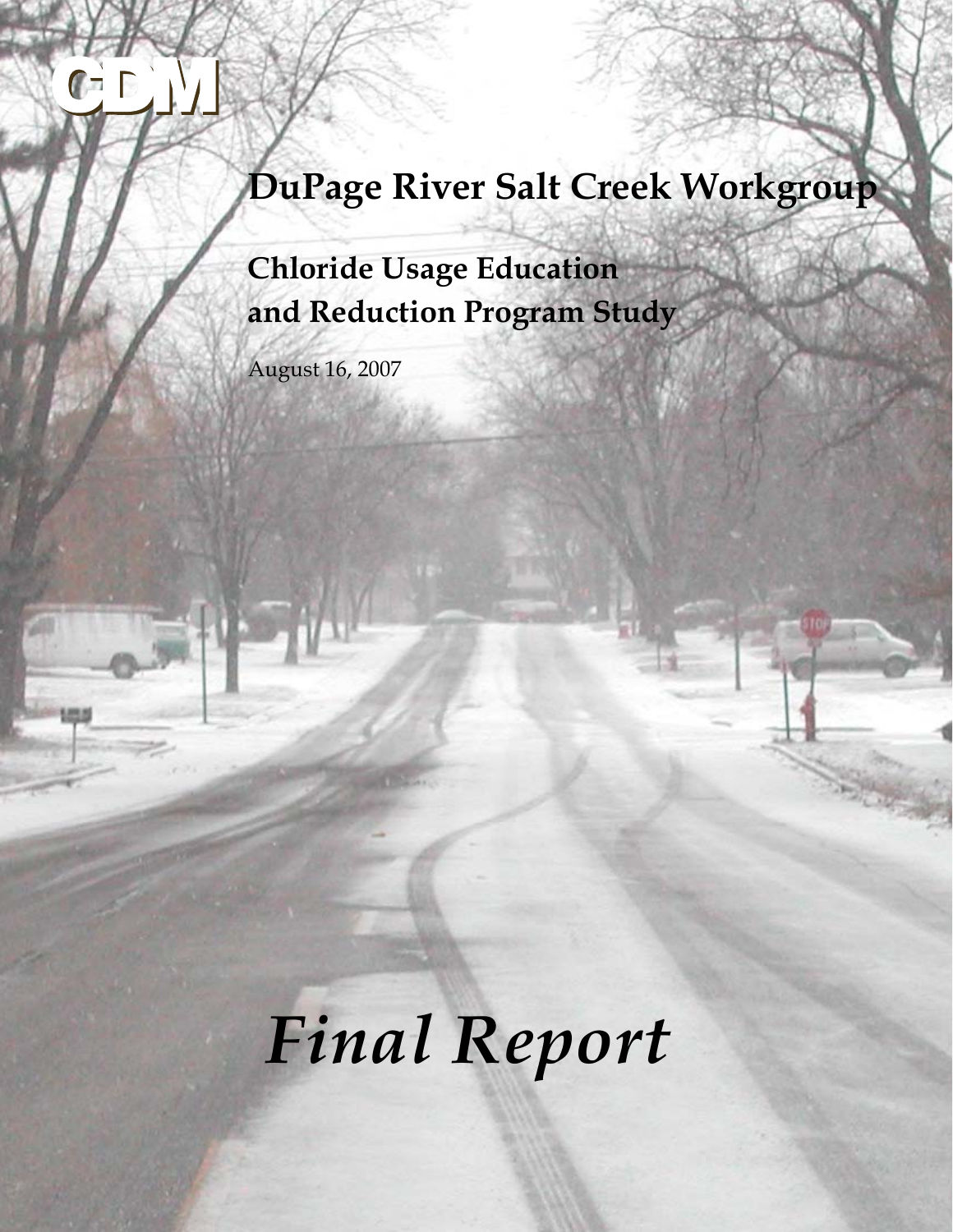# <span id="page-1-0"></span>**Executive Summary**

This Chloride Usage Education and Reduction Program Study addresses the quantity of chloride applied in the watersheds of Salt Creek and the East and West Branches of DuPage River. These watersheds are located in northeastern Illinois, centered in DuPage County. Portions of the watersheds also extend into Cook, Will and Kane Counties.

The study is motivated by recent limitations to the allocated total maximum daily load (TMDL) of chloride in the respective watersheds. In October 2004 the United States Environmental Protection Agency (USEPA) approved chloride TMDLs for Salt Creek and the East and West Branches of DuPage River (IEPA, 2004). The TMDLs call for reductions in chloride loading, specifically from winter road salt application in the watersheds.

In response to the TMDLs adopted for their watersheds, a group of communities, environmental organizations, publicly owned treatment works and other concerned parties came together to form the DuPage River Salt Creek Workgroup (DRSCW). The DRSCW appointed a Chloride Subcommittee, under whose direction this study was initiated to evaluate current road salting practices and to recommend alternative practices for the reduction of chloride loading to the watersheds, to help comply with the chloride TMDLs.

To determine current road salting practices in the watersheds, a questionnaire was sent to about 80 deicing agencies. Responses were received from 39 agencies, who reported a total annual salt use of 126,000 tons. Additionally, eight of approximately 130 private snow removal companies in the watershed area were contacted. Their typical annual salt use ranges from 7.5 to 500 tons per winter.

The total amount of chloride applied to the watersheds annually, in the form of road salt, was estimated from the questionnaire responses. The estimated load includes salt from municipalities, townships, the Illinois State Toll Highway Authority, and county transportation departments; private snow removal companies and the Illinois Department of Transportation are not accounted for. The estimated load is presented in **Table ES-1**.

|                                                  | Salt Creek | East Branch | West Branch | Total  |
|--------------------------------------------------|------------|-------------|-------------|--------|
| <b>Estimated Current Load,</b><br>tons of Cl /yr | 32,600     | 16,900      | 21.200      | 70.700 |

|  |  | Table ES-1: Estimated Current Chloride Load in Study Area |  |  |
|--|--|-----------------------------------------------------------|--|--|
|--|--|-----------------------------------------------------------|--|--|

A literature search was conducted for this study that revealed a variety of potential measures that could reduce chloride loading to the watersheds. The measures were evaluated for feasibility and potential effectiveness in reducing chloride, and discussed with local deicing program managers for implementation. As a result of this study, the following measures to reduce chloride loading from deicing practices are recommended:

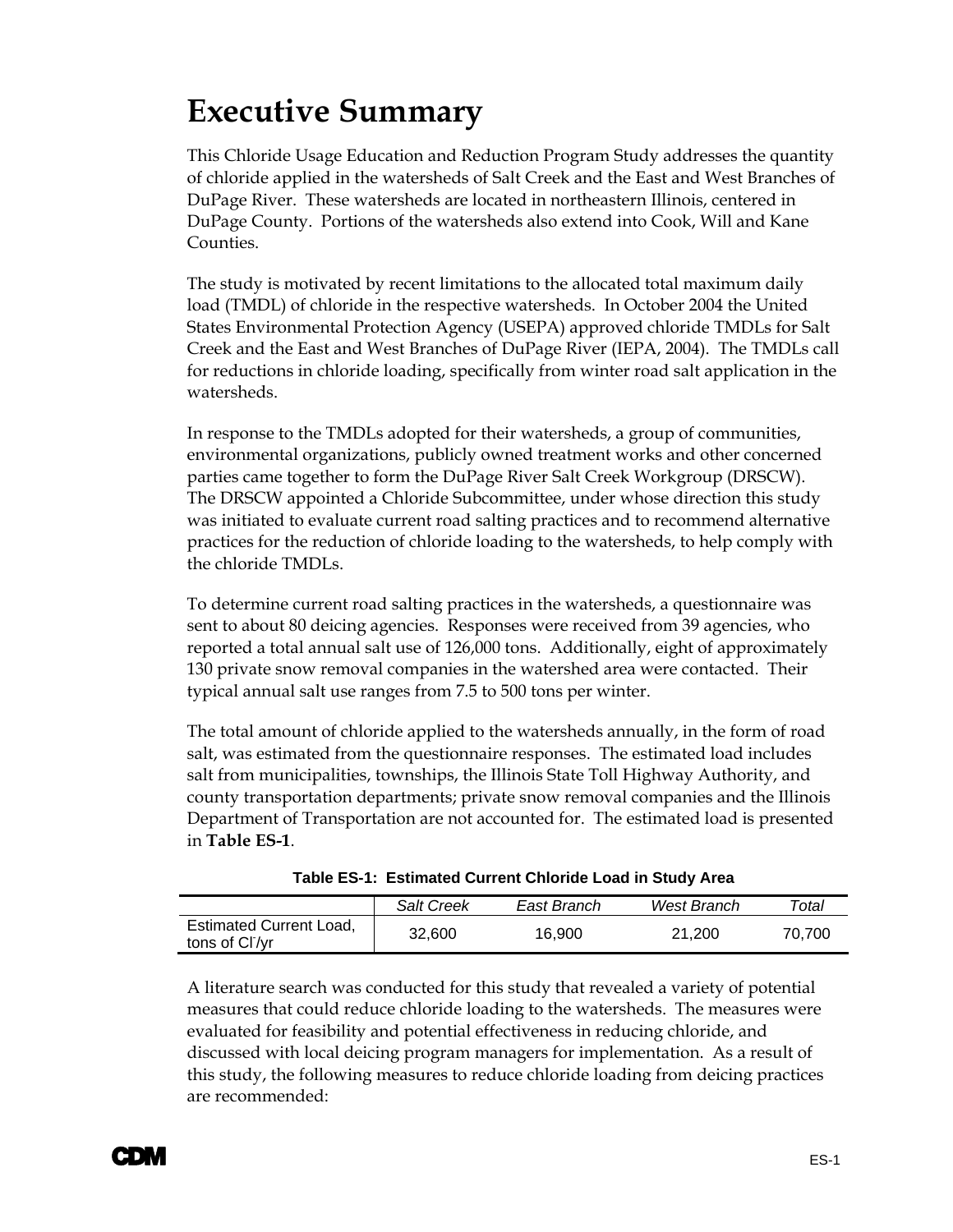- Public education, staff training, and improved salt storage and handling practices.
- Watershed-wide implementation of pre-wetting and anti-icing programs.
- Consideration of alternative non-chloride products such as acetate deicers and beet and corn derivatives.
- Chloride monitoring in streams to demonstrate program effectiveness.

Several measures to reduce chloride loading were considered but are not being recommended for implementation. These include the use of sand instead of salt, the use of portable snow melting machines, and reduction in the level of service provided by winter road maintenance. For further details refer to the body of the report.

The overall expected reduction in chloride loading to the watersheds as a result of the recommended measures could range from 10 to 40% depending on the level of implementation. A 40% reduction in chloride loadings from deicing activities may not be enough to achieve the TMDL target reductions; other sources of chloride may need to be addressed.

The work plan for the second phase of the Chloride Usage Education and Reduction Program Study may include the following elements:

- Staff training, public outreach and education
- Improved implementation of pre-wetting
- Improved implementation of anti-icing

Capital investment will be necessary to implement new deicing measures or modify existing programs. These investments should result in improved deicing practices that maintain levels of safety and reduce salt (chloride) usage. The resulting reductions in salt needed for deicing will reduce purchase quantities and costs, providing a return on the capital and incentives for implementation. The return period will vary depending upon individual improvements and salt reductions achieved.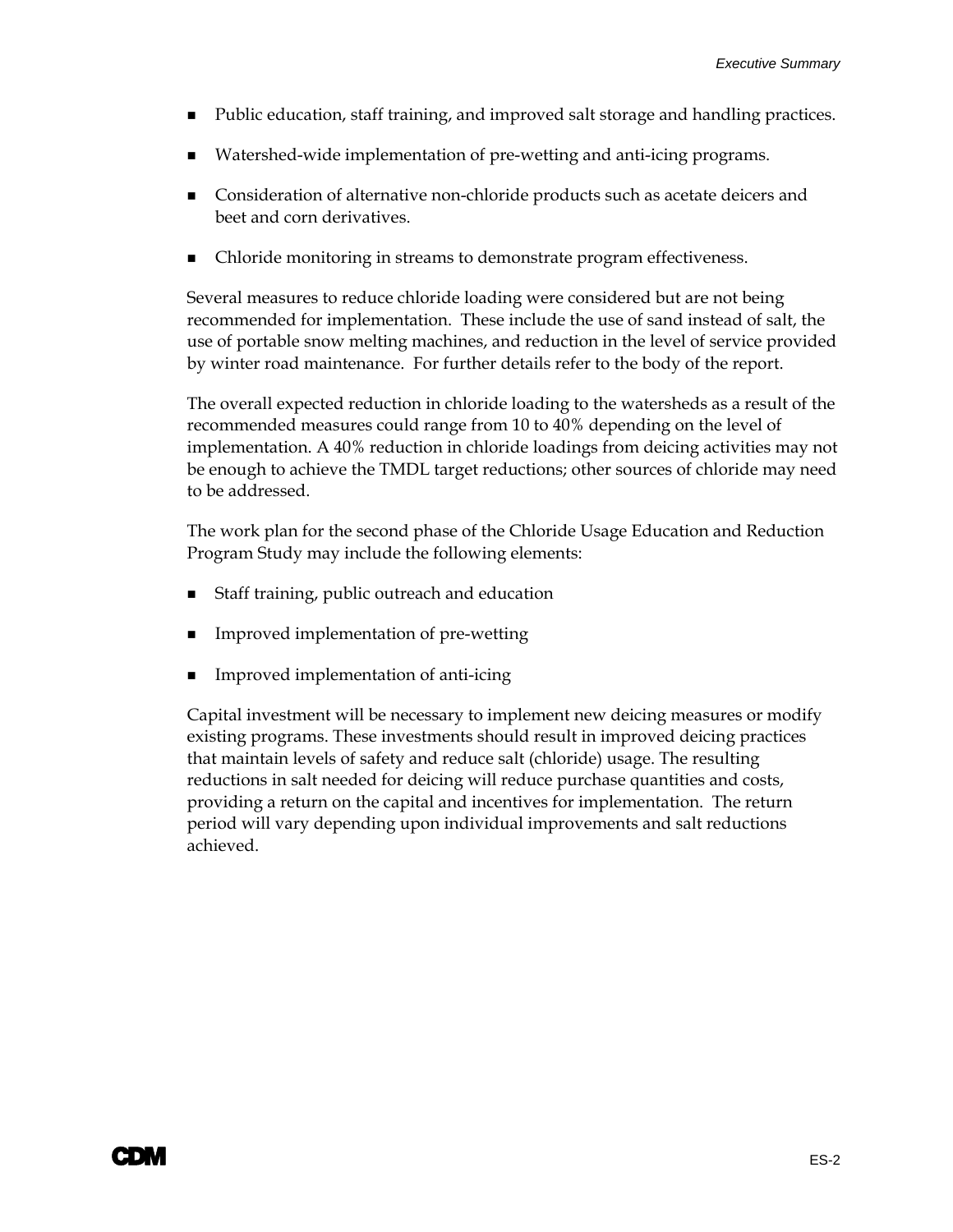# **Table of Contents**

| 2.1 |                                                     |  |
|-----|-----------------------------------------------------|--|
| 2.2 |                                                     |  |
| 2.3 |                                                     |  |
| 2.4 |                                                     |  |
| 2.5 |                                                     |  |
|     | 2.5.1                                               |  |
|     | 2.5.2                                               |  |
|     | 2.5.3                                               |  |
|     | 2.5.4                                               |  |
| 2.6 |                                                     |  |
|     | 2.6.1                                               |  |
|     | 2.6.2                                               |  |
|     | Deicing and Snow Removal Equipment2-13<br>2.6.3     |  |
|     | 2.6.4                                               |  |
|     | 2.6.5                                               |  |
|     | 2.6.6                                               |  |
|     | 2.6.7                                               |  |
| 2.7 |                                                     |  |
|     |                                                     |  |
| 3.1 |                                                     |  |
| 3.2 |                                                     |  |
|     |                                                     |  |
| 4.1 |                                                     |  |
| 4.2 |                                                     |  |
| 4.3 |                                                     |  |
|     | 4.3.1                                               |  |
|     | 4.3.2                                               |  |
| 4.4 |                                                     |  |
| 4.5 | Monitoring to Demonstrate Program Effectiveness 4-3 |  |
| 4.6 |                                                     |  |
| 4.7 |                                                     |  |
|     |                                                     |  |

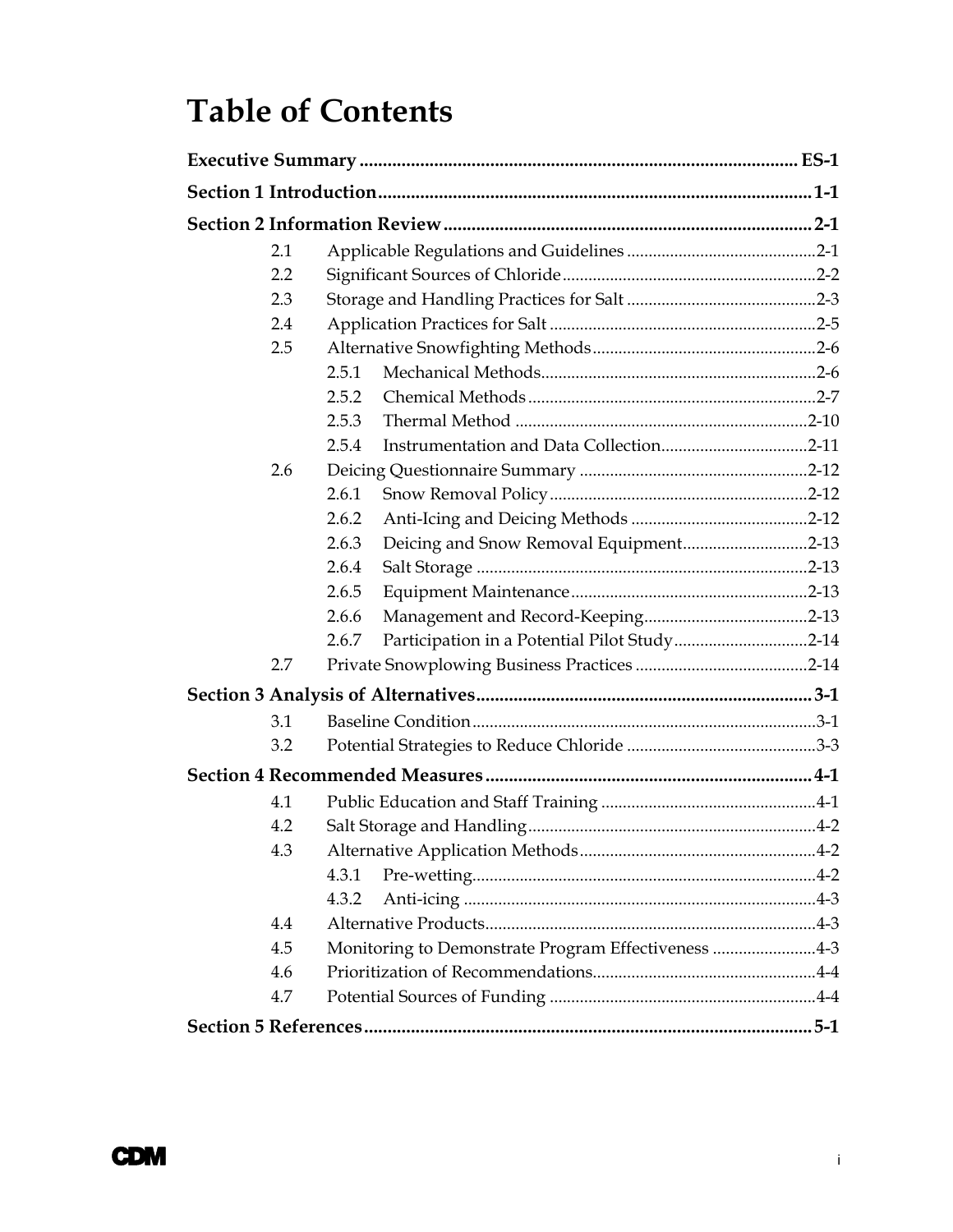# **Tables**

| Table 2-1: TMDL Chloride Allocations for Point and Non-Point Sources 2-3                                                                  |  |
|-------------------------------------------------------------------------------------------------------------------------------------------|--|
|                                                                                                                                           |  |
| Table 3-1: Estimated Current Chloride Loading from Road Salt in the<br>Study Area, Compared with TMDL Road Salt Chloride Allocations  3-3 |  |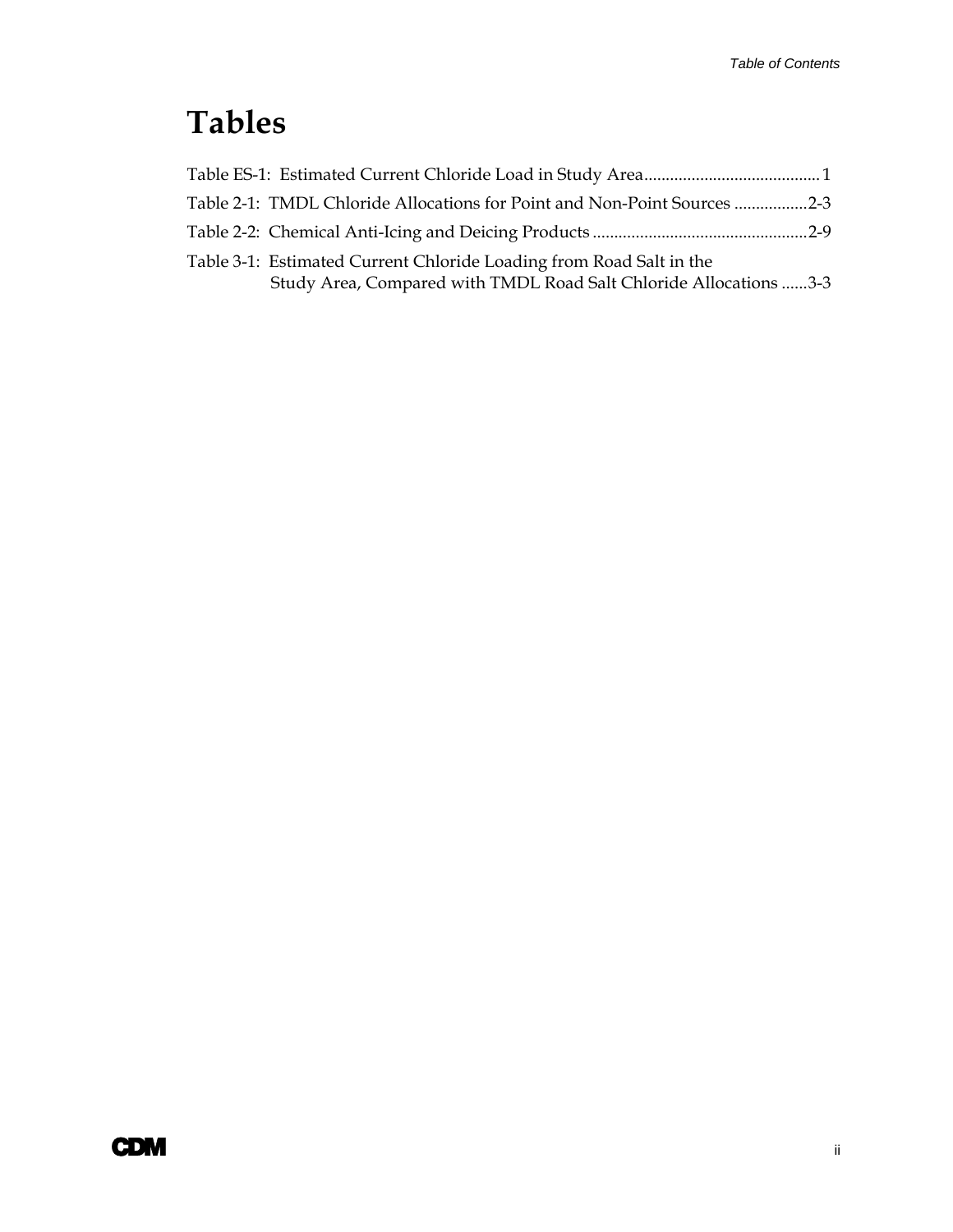# <span id="page-5-0"></span>**Section 1 Introduction**

This Chloride Usage Education and Reduction Program Study addresses the quantity of chloride applied in the watersheds of Salt Creek and the East and West Branches of DuPage River. These watersheds are located in northeastern Illinois, centered in DuPage County. Portions of the watersheds also extend into Cook, Will and Kane Counties (see **Figure 1-1**).

The study is motivated by recent limitations in the allocated total maximum daily load (TMDL) of chloride to the respective watersheds. In October 2004 the United States Environmental Protection Agency (USEPA) approved chloride TMDLs for Salt Creek and the East and West Branches of DuPage River (IEPA, 2004). The TMDLs call for reductions in chloride loading, specifically from winter road salt application in the watersheds.

In response to the TMDLs adopted for their watersheds, a group of communities, environmental organizations, publicly owned treatment works and other concerned parties came together to form the DuPage River Salt Creek Workgroup (DRSCW). The DRSCW appointed a Chloride Subcommittee, under whose direction this study was initiated to evaluate current road salting practices and to recommend alternative practices for the reduction of chloride loading to the watersheds, to help comply with the chloride TMDLs.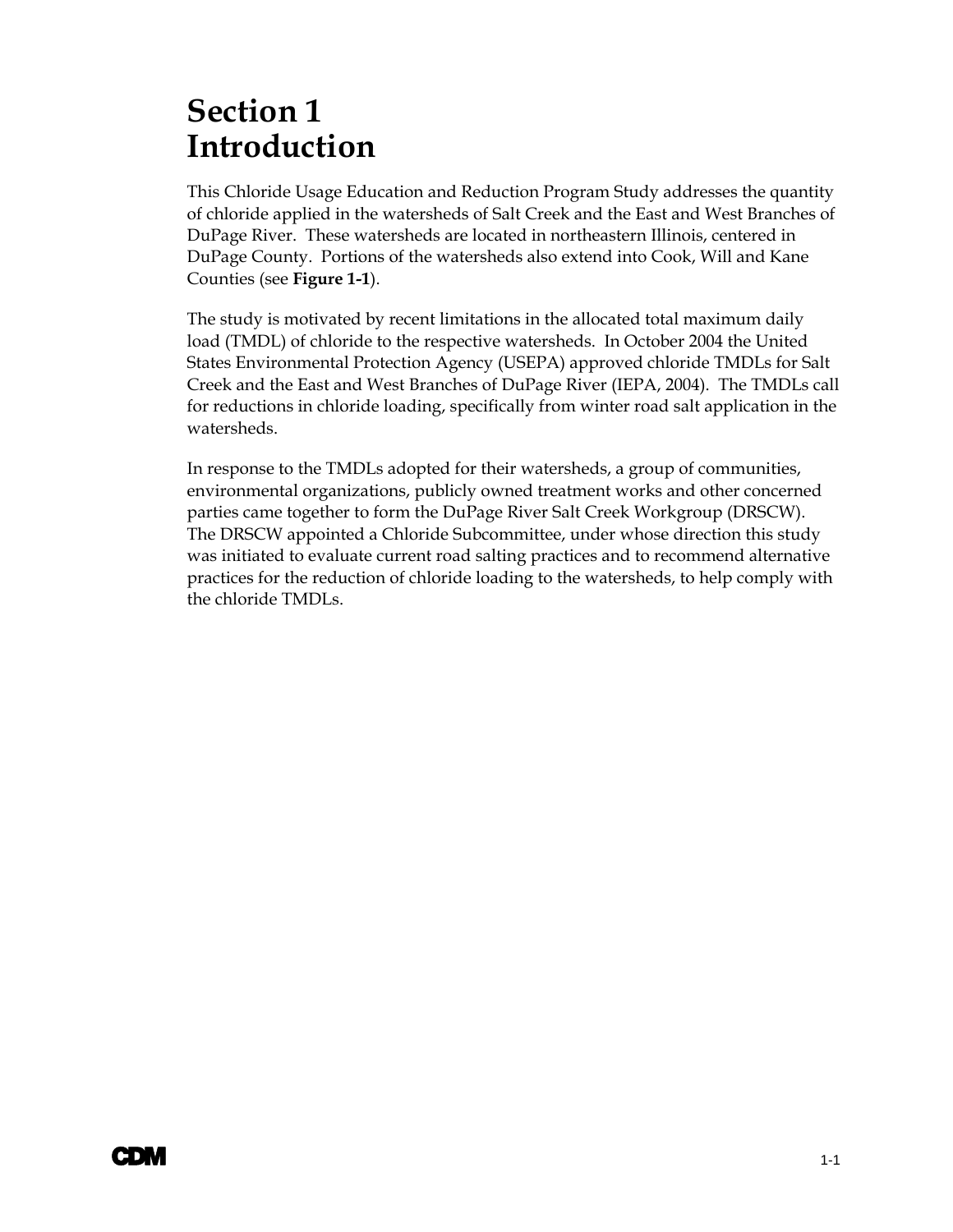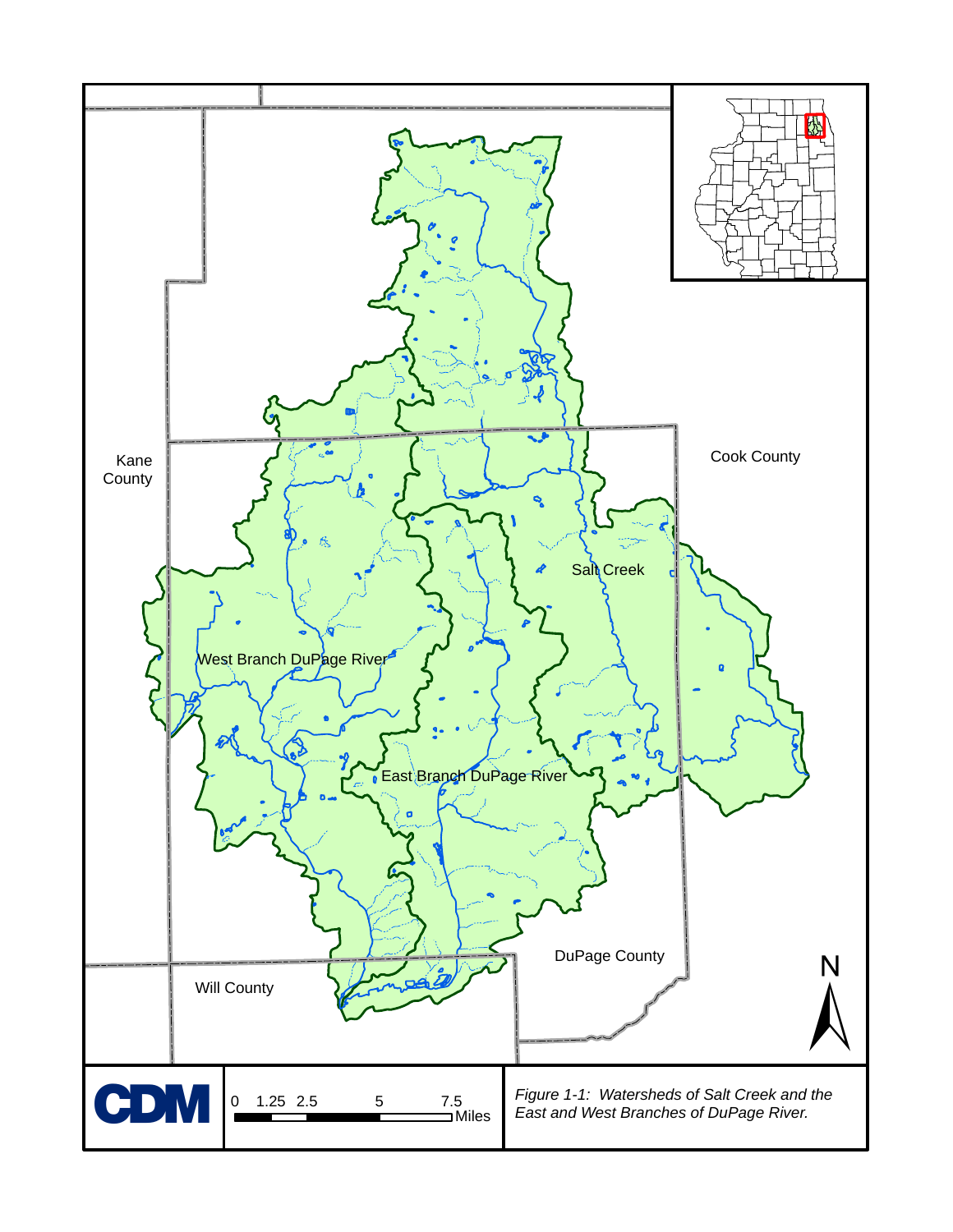# <span id="page-7-0"></span>**Section 2 Information Review**

An information review was performed to obtain as much information as possible related to applicable regulations and guidelines, and road salting practices and their chloride contributions. The search for information was accomplished via a literature review, a questionnaire, and telephone surveys. This section summarizes the studies, articles, and brochures that relate to road salting regulations and practices in the DuPage River and Salt Creek watersheds, and available alternatives to existing practices that could result in reduced chloride loadings. The questionnaire was distributed to municipalities and agencies in the watersheds to obtain information related to their deicing practices. This information, as well as information gathered by other telephone surveys, is presented below, following a summary of the applicable regulations and guidelines.

# **2.1 Applicable Regulations and Guidelines**

Chloride is an ionic form of the element chlorine, is found in many common salts, and is readily soluble. In its dissolved form, it does not degrade chemically or organically over time. Chloride should not be confused with chlorine, a soluble substance often used as a disinfectant. Reverse osmosis and distillation are potential methods of removing chloride from water.

Chloride has not always been viewed as a pollutant or contaminant of water. It is an essential part of the diet of humans and other animals, and the oceans have a normal, healthy, chloride concentration of about 21,000 mg/L. However, elevated concentrations of chloride in fresh water can threaten aquatic life as well as introducing a salty taste to sources of drinking water. The US Public Health Service and Health Canada both set the secondary drinking water chloride standard at 250 mg/L, and the US Public Health Service further recommends an ideal limit of 25 mg/L (Mangold, 2000).

The impact of chloride on aquatic life varies from species to species. In 1988 the USEPA conducted a broad literature search and established water quality criteria for chloride to protect aquatic life (USEPA, 1988). Data of sufficient quality were available to evaluate response (impacts) for three species: cladoceran (daphnia pulex), rainbow trout and fathead minnow. The published conclusion was that the four-day average and one-hour average chloride concentrations should not exceed 230 and 860 mg/L, respectively, if fresh water aquatic organisms and their uses are to be protected.

In 1972 the Illinois Pollution Control Board (IPCB) adopted a general use chloride water quality standard (WQS) of 500 mg/L. This standard lies between the acute and chronic chloride limits established by USEPA. Salt Creek and the East and West Branches of DuPage River are designated for general use; therefore, the 500 mg/L standard applies.

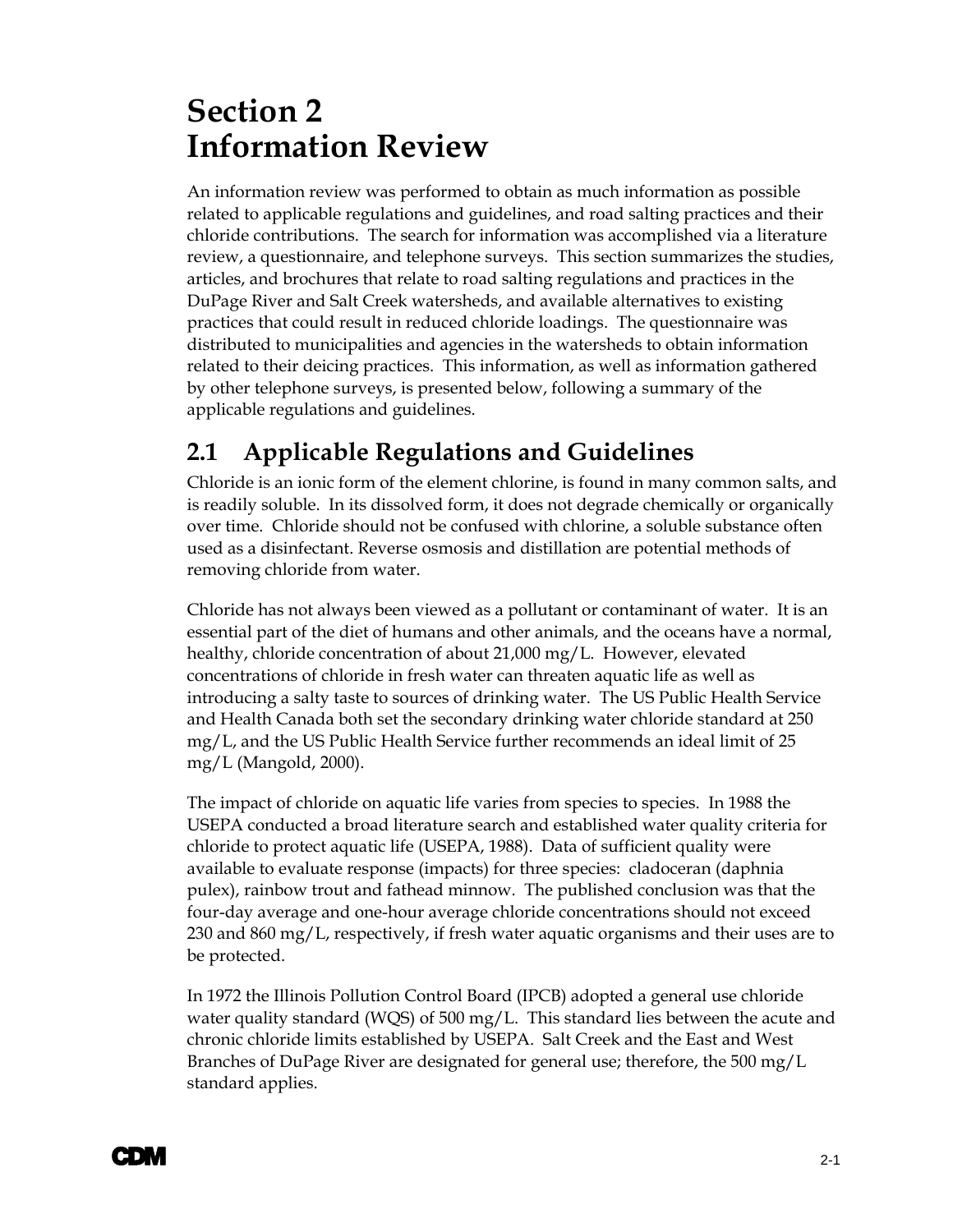<span id="page-8-0"></span>The TMDLs for these watersheds were specifically derived to achieve compliance with the 500 mg/L standard. In the West Branch watershed, a reduction of 35% is specified for chloride applied in deicing operations, and in the East Branch watershed the reduction is 33% (IEPA, 2004, East and West Branch TMDLs). The Salt Creek TMDL subdivided the watershed between Addison Creek and Salt Creek, which were targeted for 41% and 8% reductions, respectively (IEPA, 2004, Salt Creek TMDL). Throughout this report, the watersheds of Addison Creek and Salt Creek are collectively called "Salt Creek"; the overall Salt Creek reduction is 14%. Additional information on these reductions is provided in the TMDL documents.

### **2.2 Significant Sources of Chloride**

The obvious first step in addressing the chloride levels in Salt Creek and DuPage River is to identify and prioritize the sources of chloride in the watersheds. With this objective, the Illinois Environmental Protection Agency (IEPA) spent considerable effort collecting and reviewing data, and modeling the watersheds.

Water samples were taken from the watersheds over the period from 1995 to 1999. During this time, there were five observed exceedances of the chloride WQS in Salt Creek. In the same period, one exceedance was observed in each of the East and West Branches of the DuPage River. All seven of these exceedances occurred in January, February or March. Furthermore, plots of observed chloride concentrations by month showed clear seasonal variation. In each watershed, the highest chloride concentrations occurred in winter months, while the lowest occurred in summer.

Modeling performed for establishment of the TMDLs included three sources of chloride: the background groundwater concentration, point source discharges and road salting.

- Groundwater provides base flow to the streams. The average groundwater chloride concentrations were 51 and 106 mg/L in the Salt Creek and East Branch watersheds, respectively. (Groundwater is not mentioned in the West Branch TMDL.)
- The range of observed chloride concentrations in point source discharges was 90 to 555 mg/L. These data were collected as part of The Conservation Foundation data collection program (IEPA, 2004, Salt Creek, East Branch and West Branch TMDLs). For modeling, the point source discharges were assigned a constant concentration for each watershed:  $300 \text{ mg/L}$  in the Salt Creek watershed and 400 mg/L in the East and West Branch watersheds.
- Chloride loading from road salting was based on 14 snowfall events, accounting for the length of road surface in each watershed and assuming a standard salt application rate. For Salt Creek and the East Branch, the rate assumed was 800 lb per lane-mile per storm, a value based on literature from other major cities. For the West Branch, local data from four communities yielded an average rate of 1,300 lb per lane-mile per storm.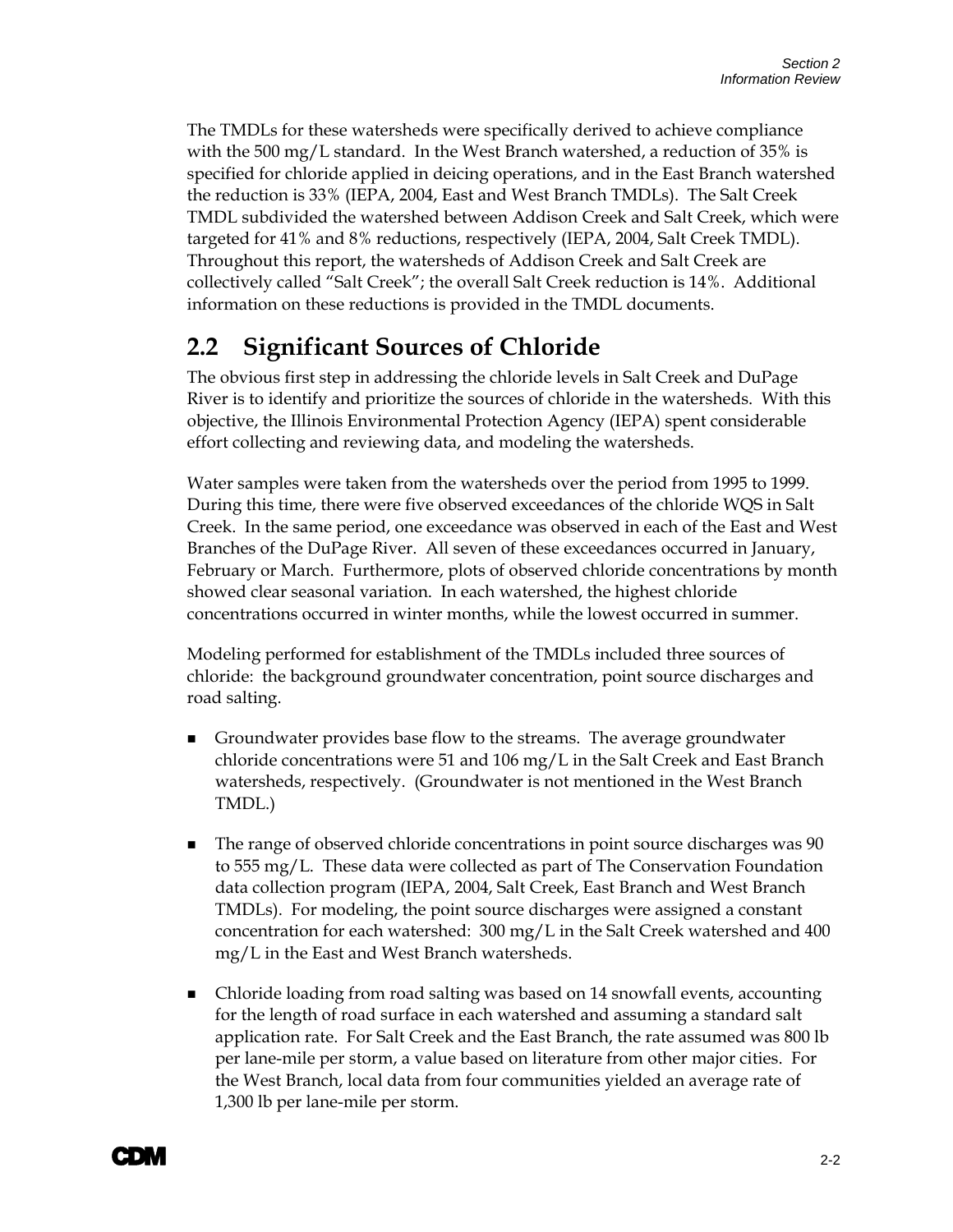<span id="page-9-0"></span>The conclusion of the TMDL reports was that "[the] primary contributor to the [chloride WQS] exceedances is application of road salt for snow and ice control purposes. However, due to the sporadic nature of deicing activities, on a yearly basis, the chloride mass contributed to the West Branch DuPage River watershed is larger from point sources than nonpoint sources." (IEPA, 2004, West Branch TMDL) The conclusions regarding Salt Creek and the East Branch are the same.

Road salt is almost entirely sodium chloride, which is composed of 39.3% sodium and 60.7% chloride, by mass. (An anti-caking agent containing cyanide is usually added to road salt; the cyanide may pose a water quality concern, but is outside the scope of this study.)

In the TMDL reports, the contribution of chloride from non-point sources was calculated directly from "salt applied for deicing purposes, since that is the most direct measurement of chloride applied to the watershed." (IEPA, 2004, East Branch TMDL) For reference, the chloride TMDL allocations are summarized in **Table 2-1**.

|                                      | <b>Salt Creek</b> | East Branch | West Branch | Total  |
|--------------------------------------|-------------------|-------------|-------------|--------|
| Point sources,<br>tons of Cl /yr     | 28.700            | 34.100      | 19.300      | 82,100 |
| Non-point sources,<br>tons of Cl /yr | 13.300            | 5.200       | 13.700      | 32,200 |

**Table 2-1: TMDL Chloride Allocations for Point and Non-Point Sources** 

Source: IEPA, 2004, Salt Creek, East Branch and West Branch TMDLs.

As of June 7, 2007, questionnaire responses were received from 39 municipalities and agencies who reported a total annual salt use of 126,000 tons. Approximately 88,000 tons of this salt (53,000 tons of chloride) are applied within the boundaries of the East and West Branch and Salt Creek watersheds. The responses represent approximately 69% of the total watershed area.

Additionally, 8 out of approximately 130 private snow removal companies in the watershed area were contacted and interviewed. The typical annual salt use of these companies ranges from 7.5 to 500 tons per winter (4.5 to 300 tons of chloride per winter).

An informal look at the quantity of salt used by residential homes was conducted as part of this study. Sales quantities were obtained from retail suppliers in a typical area community with a population of approximately 20,000. Total of annual salt sales for driveway deicing and water softener use is estimated at over 250 tons per year for the typical community. This figure is a rough estimation and more detailed study should be performed for any meaningful calculations.

# **2.3 Storage and Handling Practices for Salt**

The Salt Institute has published a Salt Storage Handbook (Salt Institute, 2006) with recommended practices and design guidelines for salt storage facilities. Also, the

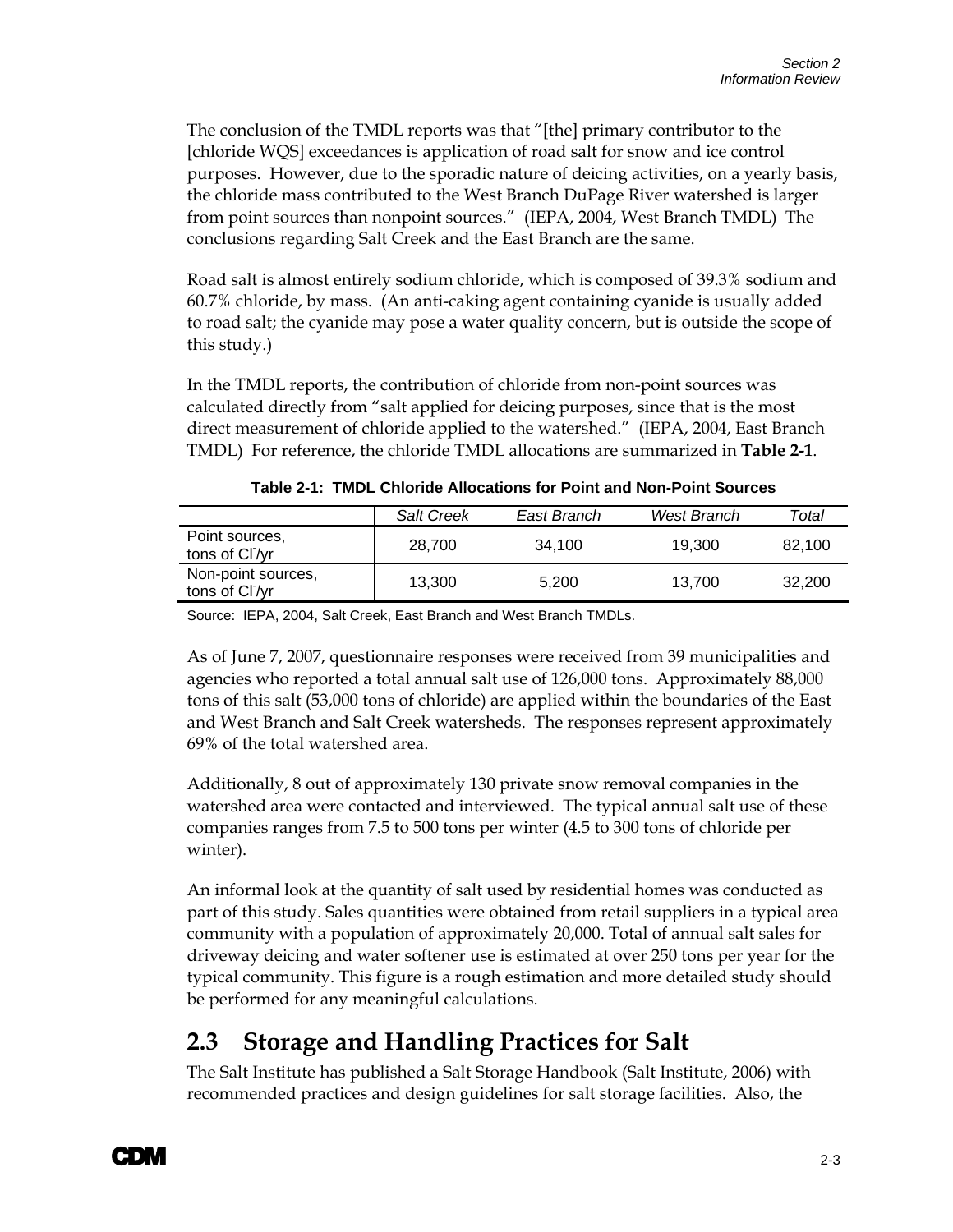Transportation Association of Canada (TAC) has published detailed best management practices (BMPs) for road salt storage (TAC, 2003) and a training manual for salt program managers and staff (TAC, 2005). The key measures presented in these documents are listed below. Results from the deicing questionnaire that describe how these BMPs are implemented locally are included where appropriate:

- The site should be located down gradient of any water supply wells.
- **Drainage from the site should not enter any water body or fresh water supply,** and should be properly controlled and contained. Drainage is controlled or collected by about half of the questionnaire respondents. Two questionnaire respondents have storage sites within 100 feet of a water body, and fifteen more have sites within 1,000 feet.
- **Salt should be stored on impermeable pads that slope away from their centers at** about ¼ inch per foot (2%). Five questionnaire respondents do not store their salt on impermeable pads.
- **Salt stockpiles should be protected with structural roofs or temporary covers. All** but one of the questionnaire respondents keep their salt in a storage structure.
- Areas used for loading and handling salt should be protected from precipitation and wind. Thirteen questionnaire respondents said their salt is exposed or partially exposed to the elements, and only seven said their loading areas are completely covered.
- Salt should be handled as little as possible, to avoid particle breakdown and loss of material. Care should be taken to minimize spillage and clean up spilled salt.
- **Frozen or clumped blocks of salt should be either set aside to be dried and** crushed, or added to brine tanks.
- **Preferably, vehicles should be washed indoors to contain the wash water. Wash** water should be put through an oil and grit separator, and either added to brine tanks or disposed of properly. All but three questionnaire respondents wash their vehicles indoors.
- Liquid storage facilities require further considerations such as secondary containment, protection from freezing, protection from vehicle impacts, backup power supplies, reuse of wash water, etc. Twenty-eight questionnaire respondents mentioned having tanks for liquid deicing chemicals.

The costs associated with poorly managed sites can be considerable. Environment Canada has published a case study from Heffley Creek, a small community in British Columbia, Canada (Environment Canada, 2004, "Remediation vs. Salt Storage…"). In 1993, Heffley Creek residents complained of a salty taste in their water, and investigations revealed that leakage from the local salt storage site had contaminated

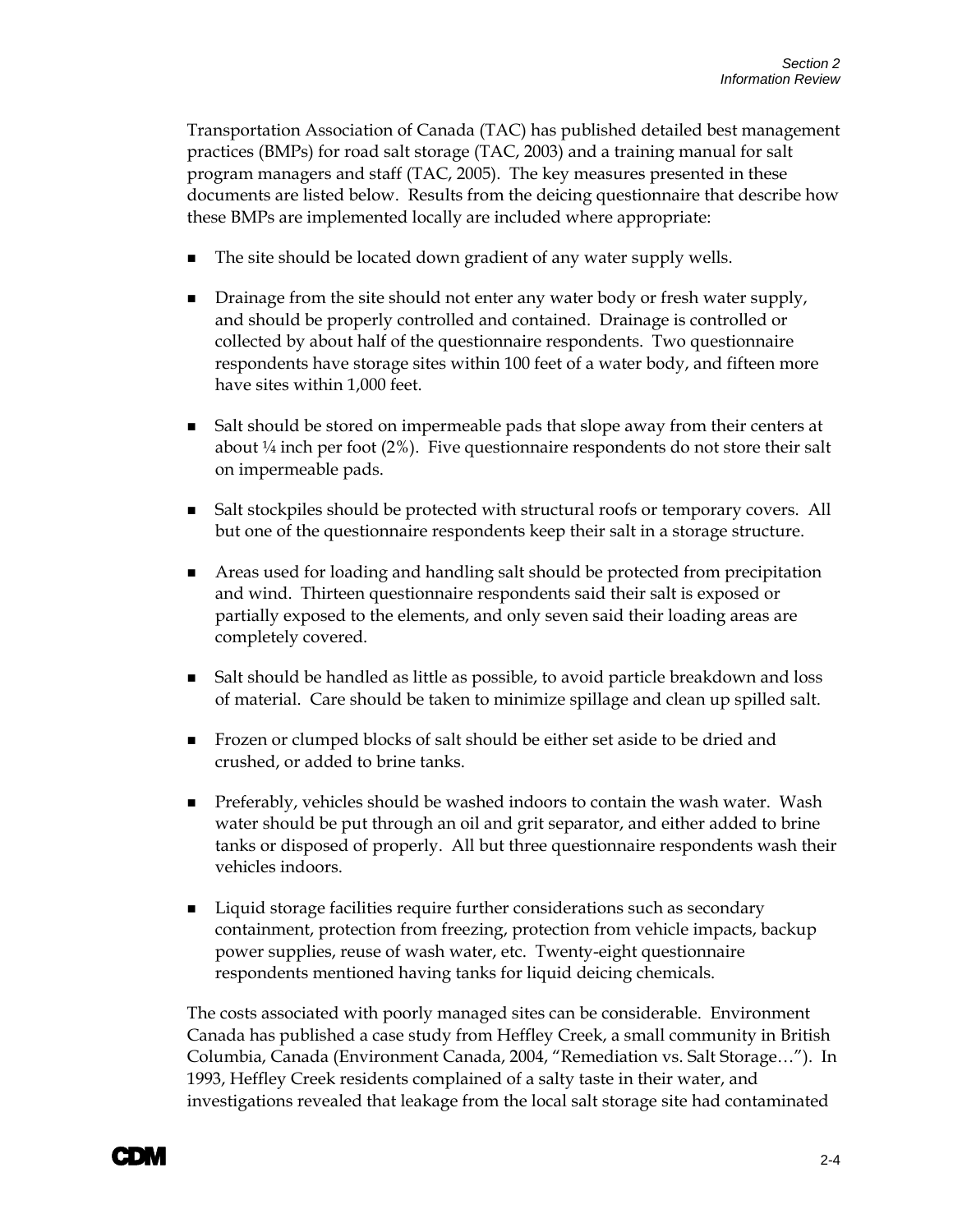<span id="page-11-0"></span>the groundwater. In the following ten years, the Province of British Columbia incurred over \$2 million in remediation costs, including site remediation, replacement of drinking water sources and claims from local residents for property damage. The population of Heffley Creek is around 700.

# **2.4 Application Practices for Salt**

Salt has been used to control snow and ice on U.S. streets since the 1800s (Cheshire, 2006). From the time of its first use there have been complaints about its effects: it made sleighing impossible and also damaged footwear and clothing. Although it still has undesirable effects, most notoriously corrosion, it is now the most popular deicing material in North American cities.

In response to concerns about its effects on infrastructure and the environment, several guidelines and recommendations for salt application have been published. The Salt Institute has produced a handbook for snowfighters (1999) and an online snowfighters training program (2000); TAC published the Salt SMART Learning Guide, offering best management practices for Spreading, Maintenance, Application Rates & Timing (SMART) of road salt (TAC, 2005); and Minnesota's Department of Transportation (MN/DOT) published a handbook for snowplow operators (MN/DOT, 2005). A few key recommendations from these documents are listed below. Results from the deicing questionnaire that describe how these practices are implemented locally are included where appropriate:

- A clear level of service (LOS) should be established for each route or area, based on usage levels or regulation. This LOS should be communicated to staff and to the public.
- Staff should be trained in proper spreading procedures, record-keeping and the environmental impact of their work. Operators are trained annually (or more often) by 32 of 39 questionnaire respondents.
- **Equipment should be maintained and inspected before and during the snow** season, with spare parts available at all times.
- **Spreader routes should be optimized to eliminate leftover salt and "dead**heading" (driving without spreading).
- The spreaders should be covered to prevent loss of salt in wind and precipitation.
- The spreaders should be equipped with instrumentation to monitor current conditions and salt usage.
- Spreading equipment should be calibrated regularly and records should be kept of salt use in each truck and each route. Actual usage should be compared against the prescribed spreading rates to catch over-use and inefficiencies. Weigh-scales on the spreading equipment and at the entrance to the storage area make record-

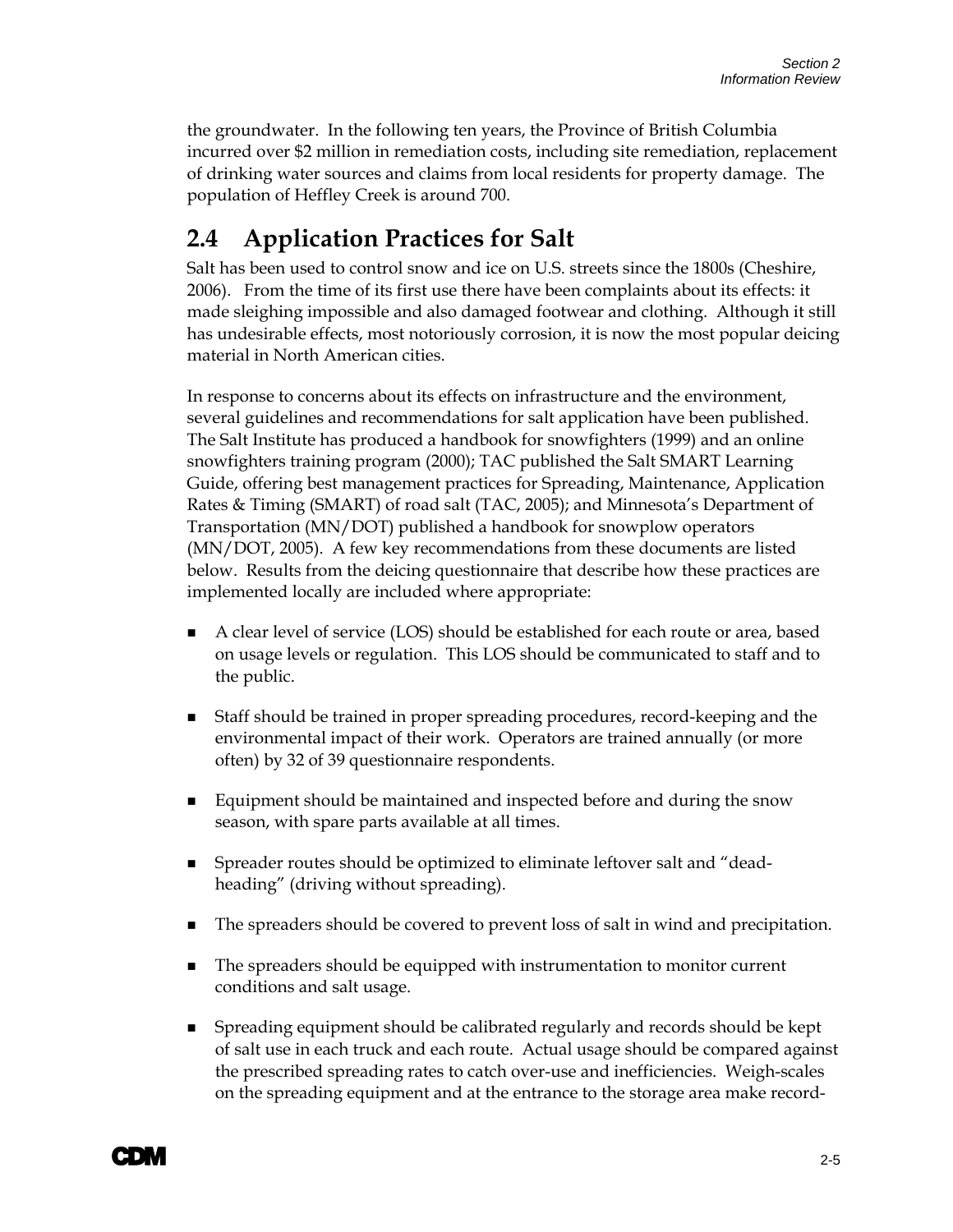<span id="page-12-0"></span>keeping simple. Salt usage records for each truck are kept by 22 questionnaire respondents.

 Spreading rates should be based on the best available information, including the current road conditions, LOS and weather forecast. Communication with operators should be clear.

Implementing best management practices can lead to considerable cost savings and chloride reduction. The City of Toronto, for example, spent about \$100,000 on staff training, fleet instrumentation and a salt management plan. As a result, their annual salt use was reduced by 25% over two winter periods, translating into annual savings of about \$1,800,000 (Environment Canada, 2004, "City of Toronto…"). In Quebec, the Town of Otterburn Park reduced their salt use by a factor of six, between 1995 and 2000, by training staff, improving plowing practices, revising the LOS policy and prewetting salt (Environment Canada, 2004, "Salt Reductions…"). Their benefit-to-cost ratio for was 2.8:1 for the changes that were implemented.

### **2.5 Alternative Snowfighting Methods**

Spreading granular salt is not the only way to control snow and ice accumulations on roadways. The earliest human technique was plain manual effort. Manual efforts were subsequently replaced and supplemented with hand-tools, powered machines, fire and chemical agents. This section presents the methods, other than granular salting, currently used in the North American snow belt.

#### **2.5.1 Mechanical Methods**

Plowing snow off the roads is standard practice in almost every city. It is good practice to plow just before salting or to add a plow blade to a salt-spreading vehicle so that the salt is applied to a bare or near-bare surface. Otherwise salt can be wasted by melting heavy snow, or can be plowed off the roadway before it reaches the road surface (TAC, 2005).

If enough snow accumulates between melting events, the mounds of snow at the sides of roadways can inhibit continued plowing efforts. If this occurs, one alternative is to transport the snow to a disposal facility where it can be piled or dumped. Since the plowed snow carries salt, grit, oils and other pollutants, the snow disposal facility must be engineered to control the release of these contaminants. The City of Ottawa, Canada, has an average annual snowfall of 7.7 feet and disposes over  $2,000,000$  yd<sup>3</sup> of snow each winter, on average. To manage the logistical, fiscal and environmental challenges, they are now implementing a snow disposal program that includes phasing out unacceptable disposal sites, upgrading old sites and designing and constructing new ones. (Environment Canada, 2004, "Engineered Snow Disposal…")

An old and widely used practice is spreading abrasives, such as sand or cinders, on the roadway. Although abrasives supply some traction for traffic, contain no chlorides, and are more visible than salt, they have many drawbacks (Salt Institute, 1985):

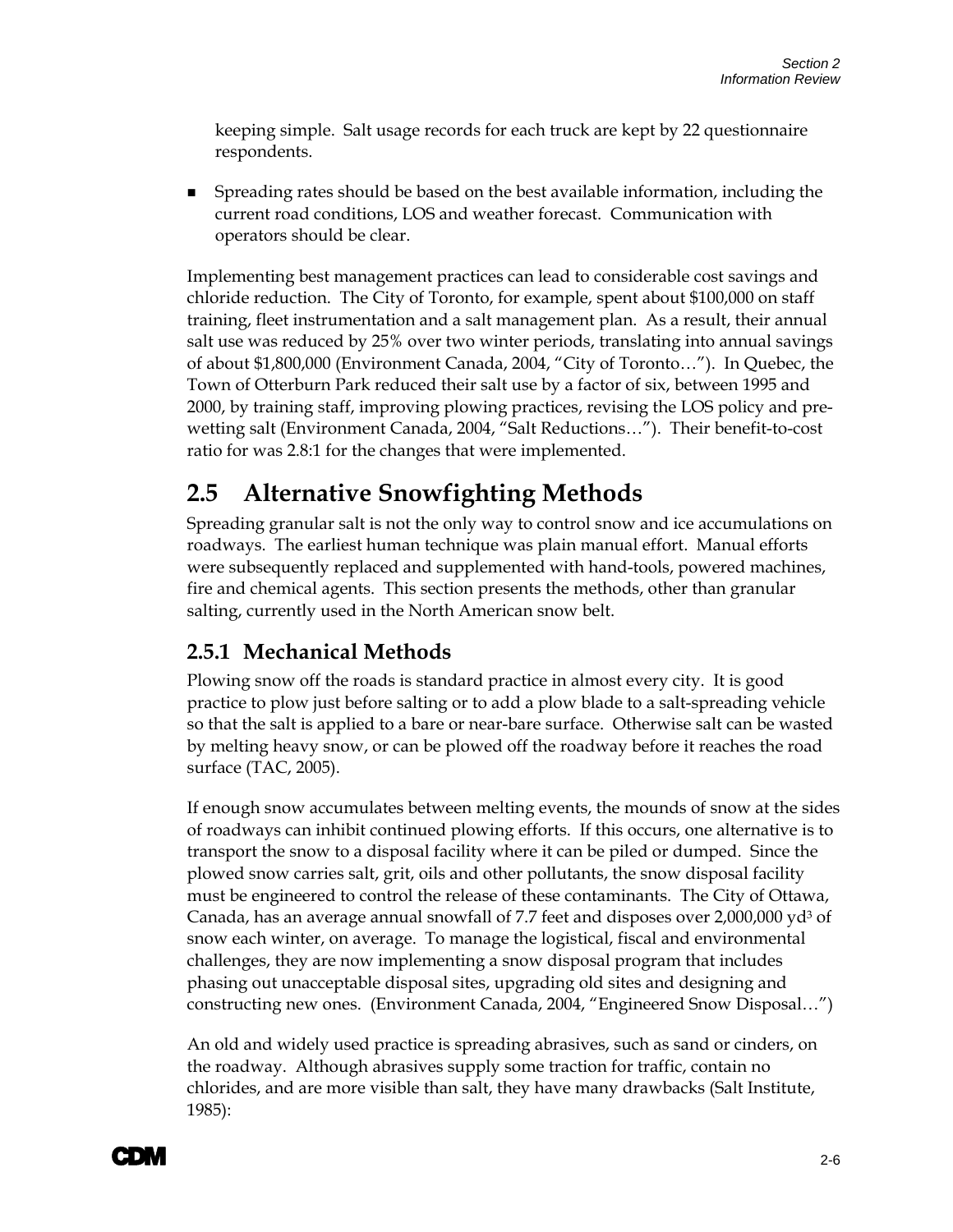- <span id="page-13-0"></span>Abrasives do not break the bond between pavement and ice.
- They can be covered up or mixed with snow and become useless.
- They can reduce traction on road surfaces after the snow and ice are gone.
- They can chip paint and pit windshields.
- They can clog drains and smother roadside vegetation.
- They may require costly cleanup efforts after a storm or storm season.

#### **2.5.2 Chemical Methods**

Two important variations on road salting exist: anti-icing and pre-wetting. Here are the definitions used by Environment Canada (2003):

- "Anti-icing is the application of a deicer to the roadway before a frost or snowfall to prevent melted snow and ice from forming a bond with the road surface."
- "Pre-wetting is the addition of a liquid to solid deicers or abrasives before application to quicken melting and improve material adherence to the road surface."

Anti-icing is a preventative measure, as deicing agents are applied to roads before snow or ice appears. Clearly, the timing of the application is critical, and anti-icing strategies depend on information systems and forecasting of road conditions. A simple anti-icing program is the application of salt brine to the roads when a storm is forecasted. The brine may or may not dry before the storm comes, but as soon as snow falls or frost begins to form the brine will activate and prevent a bond forming between the ice and the pavement.

Anti-icing is becoming widely accepted and offers many advantages, including cost and material savings, improved level of service, and reduction in accidents. A further environmental benefit is that liquid anti-icing brines do not contain the cyanide anticaking agent commonly added to road salt (Mangold, 2000).

The MN/DOT Field Handbook reports that anti-icing uses about 25% of the material at a tenth of the cost of conventional deicing (MN/DOT, 2005); this is supported by the experience of the McHenry County Division of Transportation (Devries, 2007).

A thorough review of cost savings and other benefits achieved through anti-icing is given by O'Keefe and Shi (2005). Colorado saw an overall cost savings of 52% after implementing anti-icing, while Oregon realized cost savings of 75% for freezing rain events. In Montana, anti-icing reduced sand use by 41%, and overall Montana saved 37% in costs per lane mile with anti-icing, including costs for labor, equipment, and materials. Reductions in the rate of accidents range from 8% to 83%, and result in significant cost avoidance (O'Keefe and Shi, 2005).

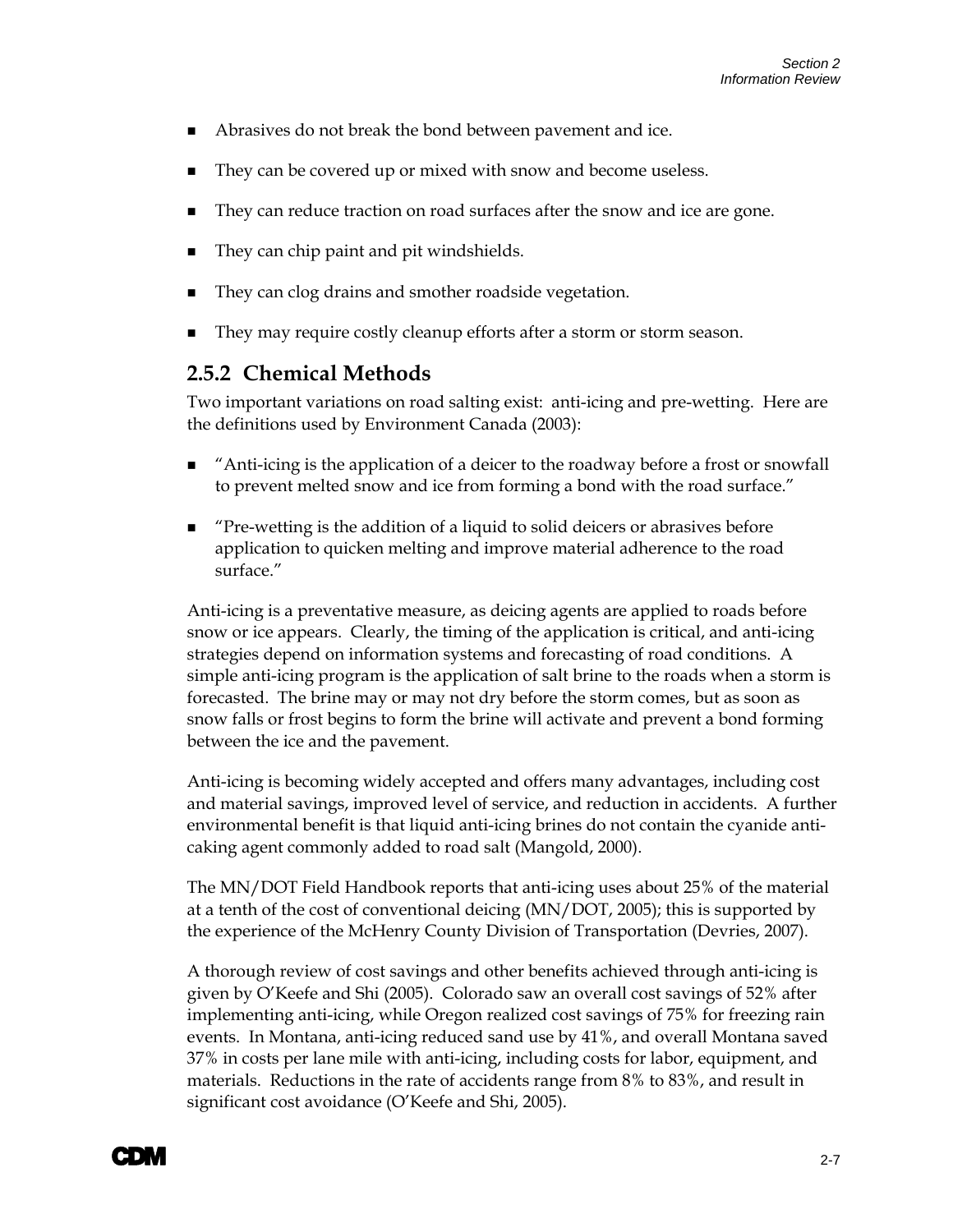The Michigan Department of Transportation conducted anti-icing trials along US-31 over the winter of 1999-2000. Anti-icing was performed on the test section with M50 liquid deicer (see table below), while the control section was deiced with rock salt alone. The test section and the control section were each 32 lane-miles. On the control section 536 tons of rock salt were used, while on the test section 325 tons of rock salt and 6450 gallons of anti-icing liquid were used. The reduction in rock salt alone was therefore 39%; however, taking into account the chloride in the anti-icing liquid, the reduction in chloride was 38% (Kahl, 2002).

One objection to anti-icing is that it necessitates a change in operational strategy by having trucks on the roads before a storm rather than during or after. The City of Chicago, for example, found the change in operations difficult during an anti-icing trial (Keating, 2001). The U. S. Department of Transportation (USDOT, 1996) has published a manual to help managers implement anti-icing programs.

In a few instances, anti-icing has been reported to cause some slipperiness on the roads. However, slipperiness can be caused by other contaminants on the road, and may be attributable to driver perception; professionals in the field unanimously agree that anti-icing improves public safety (O'Keefe and Shi, 2005).

Anti-icing agents are most commonly liquids, but can also be pre-wetted solids. A variety of anti-icing and deicing agents is presented in **Table 2-2**.

Pre-wetting is a variation on the usual practice of spreading solid salt and/or abrasives during a storm event, and does not require a significant change in snowfighting strategy. The Wisconsin Transportation Information Center (WTIC, 2005) and others (Mangold, 2000; MN/DOT, 2005) report that a conventional application of dry salt wastes about 30% of the material due to wind- and trafficinduced scatter. This waste can be reduced to only 4% by pre-wetting the material before spreading it (WTIC, 2005; TAC, 2005). Materials savings due to pre-wetting have been found as high as 53% (O'Keefe and Shi, 2005). Pre-wetted salt also acts more quickly than dry salt because there is no delay waiting for a brine to form. The liquid pre-wetting agent is applied at a rate of approximately 10 gallons per ton of dry salt (Wisconsin Transportation Information Center, 2005), which is equivalent to 20-30 lb of dry salt added per ton.

A drawback of pre-wetting is the cost of equipment modification for onboard prewetting capability. However, MN/DOT (2005) points out that pre-treatment can be used instead of pre-wetting. Pre-treatment involves mixing a liquid deicer with the salt stockpile before it is loaded into spreader trucks. This precludes the need for equipment modifications.

Environment Canada reported four case studies in which anti-icing and pre-wetting played a role in cost and material savings in winter road maintenance:

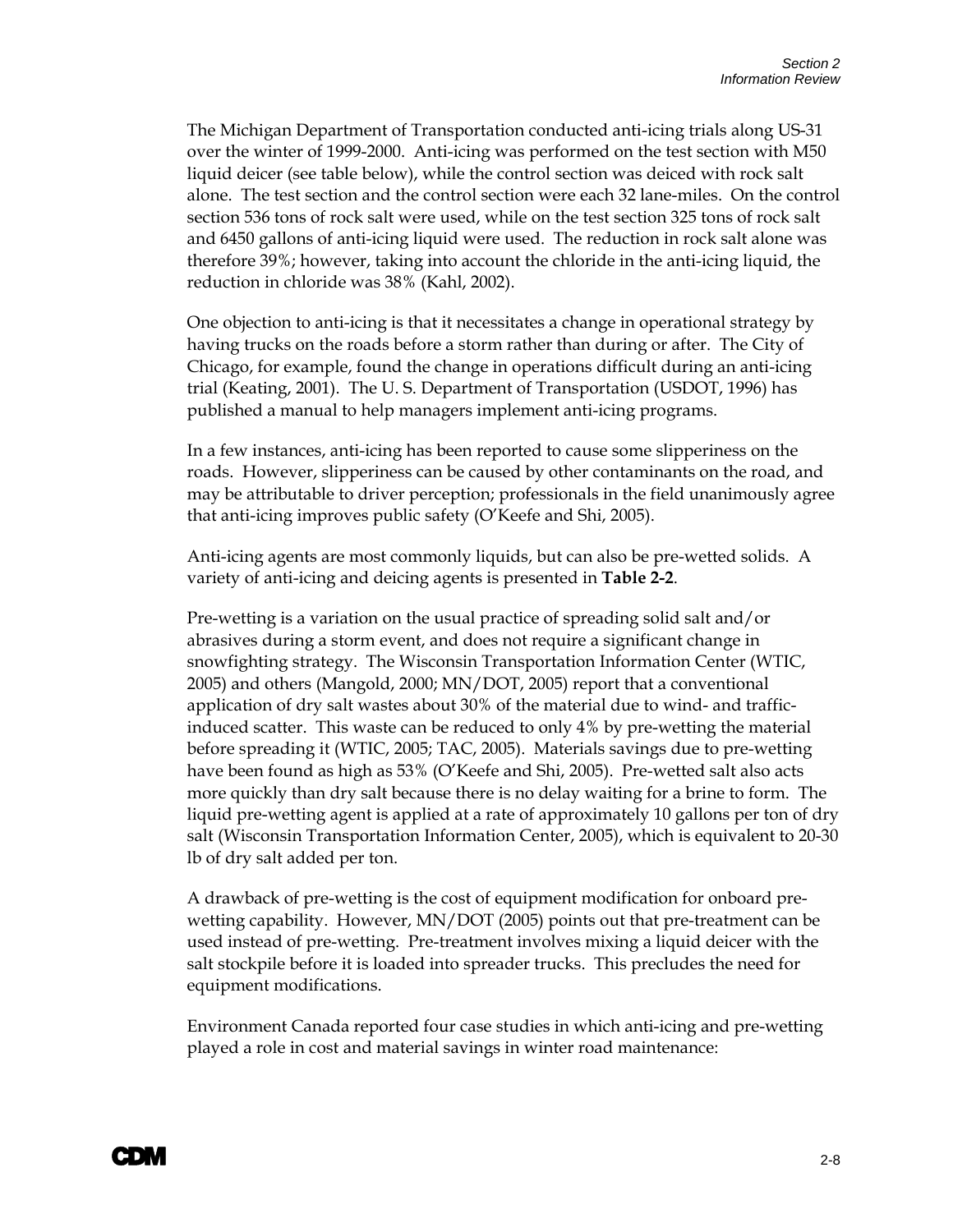- <span id="page-15-0"></span> Cypress Bowl, a ski area in British Columbia, achieved a cost savings of 34% through anti-icing, pre-wetting and training, and their chloride usage was reduced by 73% (Environment Canada, 2004, "Implementation of Anti-Icing…").
- The Town of Otterburn Park, Quebec, reduced their salt use by a factor of six by implementing better practices including pre-wetting (Environment Canada, 2004, "Salt Reductions…").
- The City of Kamloops introduced anti-icing and pre-wetting and achieved reductions in wintertime accidents, snow and ice control costs, and abrasives (Environment Canada, 2004, "Winter Maintenance Innovations…").
- A 10% salt reduction was achieved in Brooklyn, Nova Scotia, through pre-wetting alone (Environment Canada, 2004, "Utilizing Technological Advances…").

**Table 2-2** summarizes various chemical products available as anti-icing and deicing agents. Information was obtained from Keating (2001), Caraco and Claytor (1997), the MDSS consortium (2006), Fischel (2001) and product manufacturers' websites. For a comprehensive literature review and comparative analysis of several chloride- and acetate-based deicers, see Fischel (2001).

|                                  | Estimated                   | CI by | Eutectic                 |                                                                      |
|----------------------------------|-----------------------------|-------|--------------------------|----------------------------------------------------------------------|
| Product                          | $Cost^1$                    | mass  | Temperature <sup>2</sup> | <b>Other Characteristics</b>                                         |
| Rock salt<br>(NaCl)              | \$20-40 / ton<br>or \$0.03- | 61%   | $-6^{\circ}F$            | Very corrosive; harmful to<br>vegetation; can attract wildlife       |
|                                  | 0.10 / gal                  |       |                          |                                                                      |
| Calcium                          | \$200-340 /<br>ton          | 64%   | $-60^{\circ}F$           | Extremely corrosive; exothermic                                      |
| chloride (CaCl <sub>2</sub> )    |                             |       |                          | melting; dissolves in atmospheric<br>moisture; harmful to vegetation |
| Magnesium                        | \$260-780 /                 | 75%   | $-27^{\circ}F$           | Corrosive; can attack concrete                                       |
| chloride<br>(MgCl <sub>2</sub> ) | ton                         |       |                          |                                                                      |
| Potassium                        | \$240 / ton                 | 48%   | $12^{\circ}F$            | Corrosive                                                            |
| Chloride (KCI)                   |                             |       |                          |                                                                      |
| Calcium                          | \$650-2000 /                | 0%    | $-18$ °F                 | Low toxicity; non-corrosive; can                                     |
| magnesium<br>acetate (CMA)       | ton                         |       |                          | cause $O2$ depletion                                                 |
| Potassium                        | $$2.60-3.90/$               | 0%    | $-76^{\circ}F$           | Non-corrosive; can cause $O2$                                        |
| acetate (CF7 <sup>®</sup> )      | gal or \$600 /<br>ton       |       |                          | depletion                                                            |
| Urea                             | \$280 / ton                 | 0%    | $+10$ °F                 | Endothermic; degrades to                                             |
|                                  |                             |       |                          | ammonia, then nitrate; working<br>temperature same as CMA            |
| Ice Slicer®                      | \$58-64 / ton               | Some  | $-6^{\circ}F$            | Granular and reddish, with                                           |
|                                  |                             |       |                          | naturally occurring complex                                          |
|                                  |                             |       |                          | chlorides (Mg, Ca, Na and K                                          |
|                                  |                             |       |                          | chlorides); 20-70% less corrosive                                    |
|                                  |                             |       |                          | than rock salt; harmful to                                           |
|                                  |                             |       |                          | vegetation                                                           |

**Table 2-2: Chemical Anti-Icing and Deicing Products** 

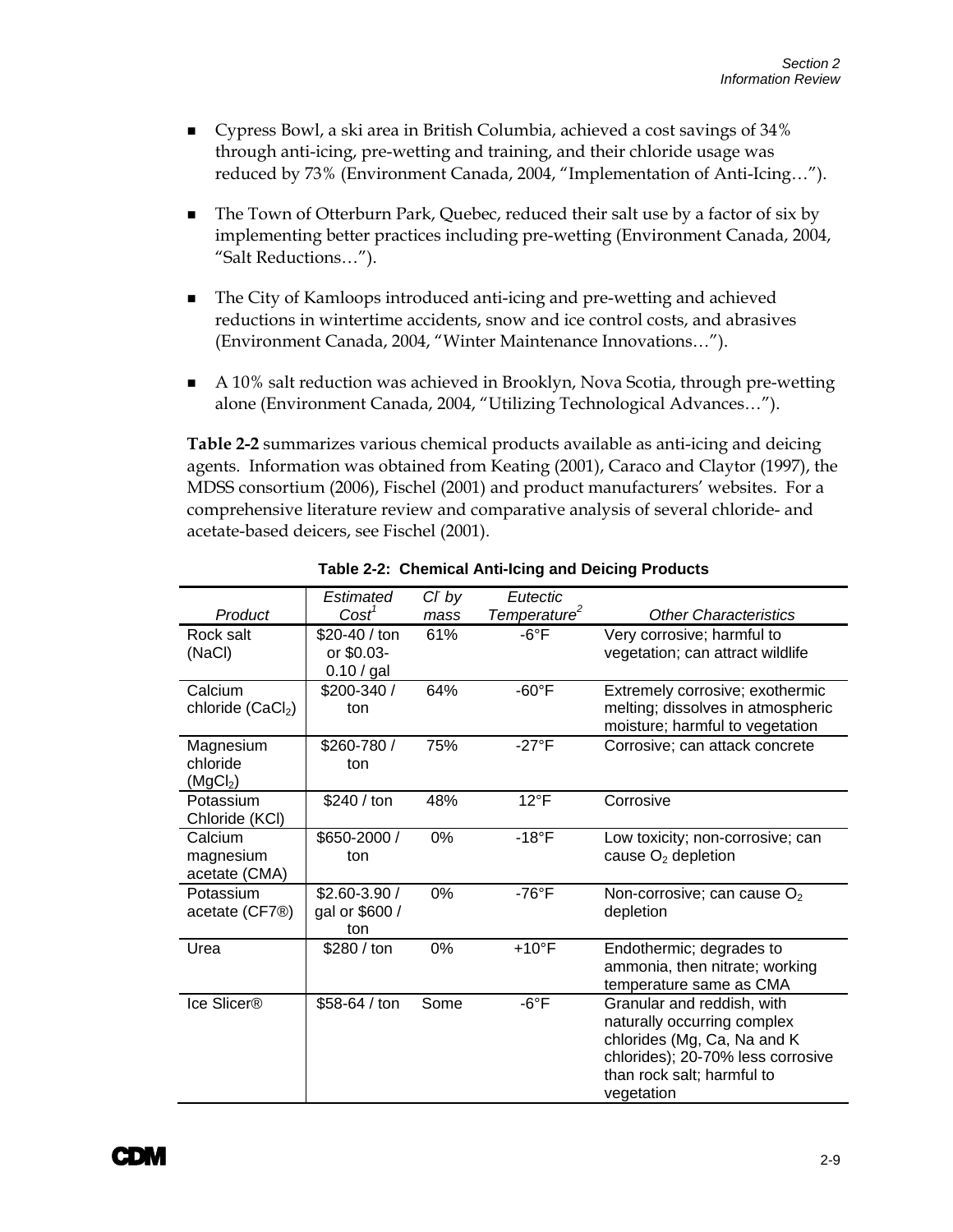<span id="page-16-0"></span>

|                         | Estimated         | C <sub>I</sub> by | Eutectic                 |                                              |
|-------------------------|-------------------|-------------------|--------------------------|----------------------------------------------|
| Product                 | Cost <sup>1</sup> | mass              | Temperature <sup>2</sup> | <b>Other Characteristics</b>                 |
| CG-90 <sup>®</sup>      | $$185-250/$       | 63%               | $-5^{\circ}$ F           | Handles like road salt; 76% NaCl,            |
| Surface Saver®          | ton               |                   |                          | 22% MgCl <sub>2</sub> plus corrosion-        |
|                         |                   |                   |                          | inhibitor                                    |
| Caliber®                | $$0.55-1.50/$     | 23%               | -86°F                    | Corn derivative liquid deicer plus           |
| M1000                   | gal               |                   |                          | 30% MgCl <sub>2</sub> ; corrosion inhibitor; |
|                         |                   |                   |                          | can cause $O2$ depletion                     |
| GEOMELT <sup>®</sup> 55 | $$1.25 - 1.90/$   | $0\%$             | -44°F                    | Organic anti-icer/ deicer; 4x less           |
|                         | gal               |                   |                          | corrosive than water; can be                 |
|                         |                   |                   |                          | mixed with brines or solid salts             |
| M50 (Ice Ban®,          | $$0.70 - 0.85/$   | 11%               | $-78^{\circ}$ F          | Organic deicer plus MgCl <sub>2</sub>        |
| Magic Minus             | gal               |                   |                          | solution (15% MgCl <sub>2</sub> by weight);  |
| Zero@                   |                   |                   |                          | less corrosive than water; oxygen            |
|                         |                   |                   |                          | demand equivalent to CMA; pH <               |
|                         |                   |                   |                          | 4.0                                          |
| MagicSalt®              | 1.4 times         | 61%               |                          | Rock salt treated with M50;                  |
|                         | rock salt         |                   |                          | effective down to -35°F; use 30 to           |
|                         |                   |                   |                          | 50% less than plain rock salt                |

 $1$ The estimated material costs were based on the references cited above as well as a web search of product sales. The costs may vary regionally and with time.

 $2$  The eutectic temperature is the lowest temperature at which the deicing agent can remain in liquid form. The minimum working temperature is loosely defined and tends to be higher; for example, rock salt's eutectic temperature is -6°F, but its minimum working temperature is approximately 16 to 20°F.

Some of the deicing products listed in **Table 2-2** contain little or no chloride, but introduce concerns with biochemical oxygen demand (BOD) in receiving waters. These include the acetate products as well as the organic process derivatives.

Responses to the questionnaire indicated that most agencies in the watersheds are using rock salt pre-wetted with calcium chloride. Two agencies use sand, three use magnesium chloride, four use CMA, two use potassium acetate, and one uses GEOMELT® 55.

The Pacific Northwest Snowfighters (PNS) Association has developed standards for deicing chemicals, and publishes a list of approved substances on its website (PNS, 2006).

#### **2.5.3 Thermal Method**

Stationary snow melting machines are used in some municipalities, including New York, as an alternative to hauling snow long distances to disposal sites. New York has 20 diesel-fueled snow melting machines, each capable of melting 60 tons of snow per hour. Sanitation Commissioner John Doherty said the machines cost approximately \$200,000 each (Barry, 2006), not including fuel and maintenance costs. The City of Naperville rented a stationary snow melting machine over the 2006-2007 winter season to reduce hauling costs.

The City of Toronto uses five portable snow melting machines as part of its winter road maintenance. These vehicles lift snow into a heated onboard tank where the

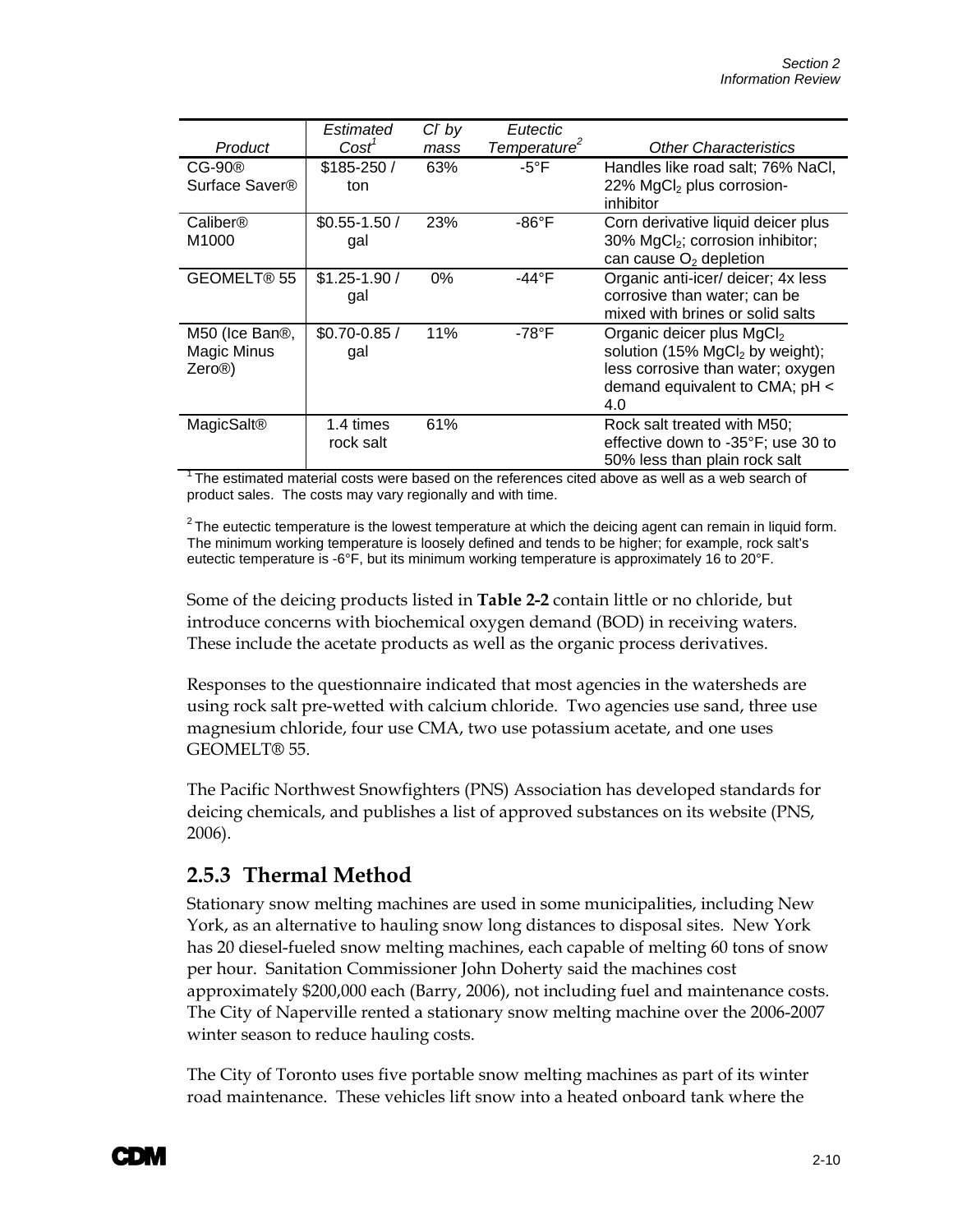<span id="page-17-0"></span>snow is melted at a rate of 150 tons per hour. The melted snow is subsequently discharged into street-side storm drains. According to Gary Welsh, Toronto's Director of Transportation Services, the machines cost approximately \$1 million each (Keating, 2001).

Stationary or portable melting machines have been used to address snow quantity issues, but with respect to reducing chloride loadings, they are not highly effective as an alternative to traditional deicing practices.

#### **2.5.4 Instrumentation and Data Collection**

While information systems are not an "alternative method of deicing," they work together with other snowfighting practices by informing agencies' decisions on winter maintenance and improving the effectiveness of deicing practices. The systems in North America range from elementary to advanced, and include the following:

- Load scales at storage facilities and in spreader trucks
- Benchmarking of salt usage on municipal routes
- Maintaining records of salt use by route, by storm and by winter
- Ground speed sensors and digital spreaders on salt trucks
- Real-time salt application monitoring with Automated Vehicle Location systems
- Pavement temperature sensors on trucks and in-ground installations
- Regional and local weather forecasts
- Road condition monitoring and forecasting, including networks of monitoring stations called Road Weather Information Systems (RWIS)

Two of Environment Canada's case studies describe implementation of advanced systems. In Nova Scotia, 19 RWIS stations had been installed by January 2004. The RWIS is allowing the Department of Transportation and Public Works to take a proactive approach to winter road maintenance, and together with pre-wetting practices, has led to a reduction in salt usage (Environment Canada, 2004, "Utilizing Technological Advances…").

The Ministry of Transportation of Ontario recognized the interchange ramp of Highway 401/416 as an accident-prone point in winter. In response, they installed RWIS and Fixed Automated Spray Technology (FAST), which automatically applied deicer to the ramp when conditions warranted. No further winter-related accidents have occurred at that location (Environment Canada, 2004, "Accident Reduction…").

Illinois has a state-wide network of 51 RWIS stations, which save the state millions of dollars each year in snow removal costs (Dameron, 2004).

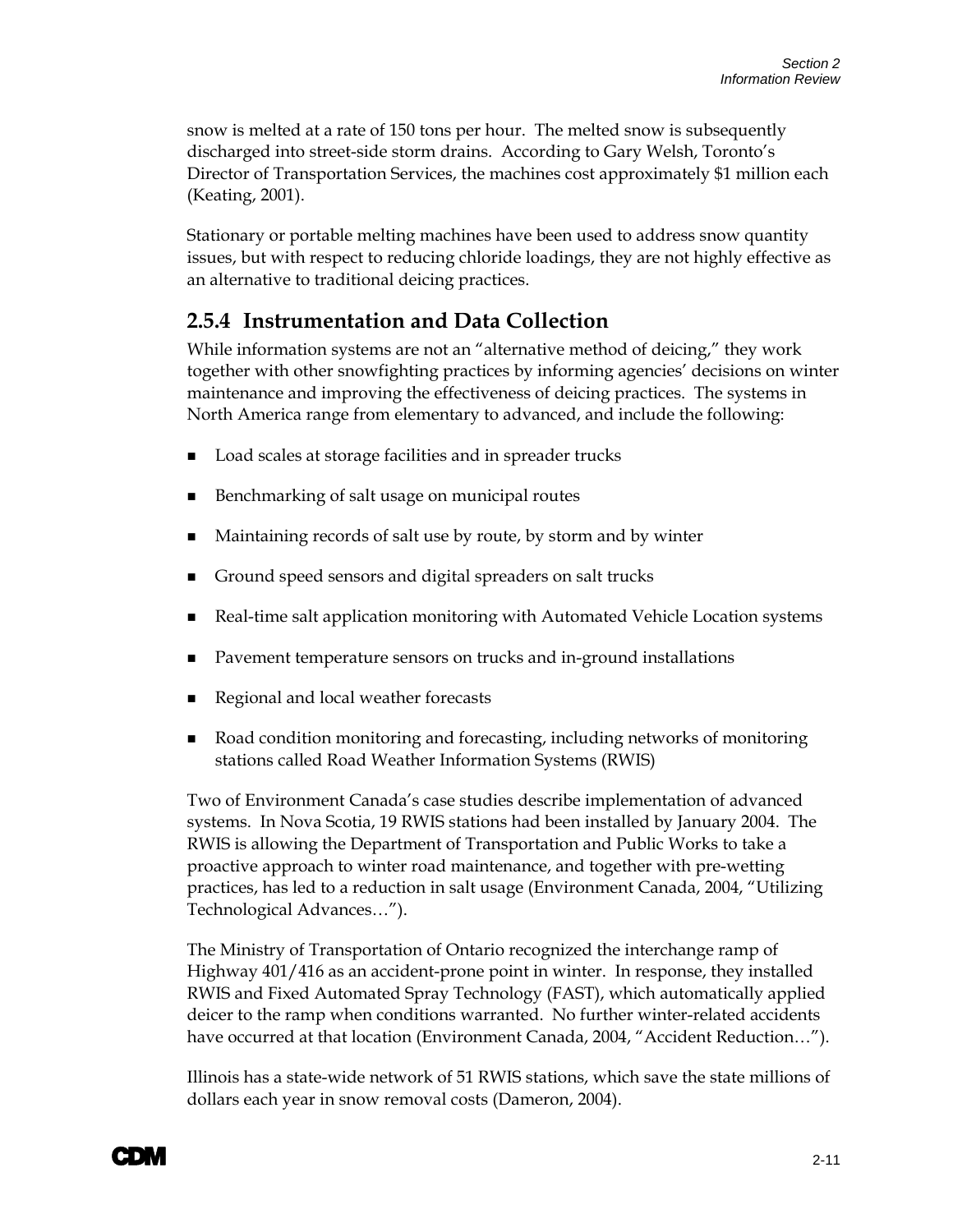# <span id="page-18-0"></span>**2.6 Deicing Questionnaire Summary**

In November 2006 and April 2007, the DRSCW distributed a questionnaire to about 80 municipalities and public works agencies. The purpose of the questionnaire was to obtain baseline information about the current deicing practices throughout the DuPage River and Salt Creek watersheds. The questionnaire asked for information about deicing practices and strategies under the following categories:

- Snow removal policy
- Anti-icing and deicing methods
- Deicing and snow removal equipment
- Salt storage
- Equipment maintenance
- Management and record-keeping
- Participation in a potential pilot study

As of June 7, 2007, 39 responses had been received. The following sections summarize the responses in each of the above categories. A blank questionnaire and all responses are included on the CD accompanying this report (**Appendix A**).

#### **2.6.1 Snow Removal Policy**

The questionnaire asked for the agency's snow removal policy and the length of roadway served. All 39 agencies provided policies. Most snow removal policies are based on achieving bare pavement within a certain amount of time following the end of the storm; the time allowances vary from 4 to 24 hours. In some cases, primary roadways are prioritized. The length of roadway served varies between 55 and 1,400 lane-miles, and the total of all the responses is approximately 10,000 lane-miles.

#### **2.6.2 Anti-Icing and Deicing Methods**

The second section of the questionnaire asked whether agencies used anti-icing, and what substances or products they employed for anti-icing and deicing. Out of the 39 respondents, 14 mentioned anti-icing practices; in most cases the anti-icing program is limited to occasional pre-salting or liquid spreading in priority locations. For deicing agents, 38 agencies use solid rock salt and 34 use liquid calcium chloride. Five agencies use salt brine (NaCl). Calcium magnesium acetate (CMA) is used by four agencies. Abrasives, liquid magnesium chloride and liquid potassium acetate are each used by two agencies. One agency uses an agricultural deicing product.

Pre-wetting is practiced by approximately 29 agencies. This figure was inferred from whether the agencies either use pre-wetted materials or own equipment for spreading pre-wetted solids.

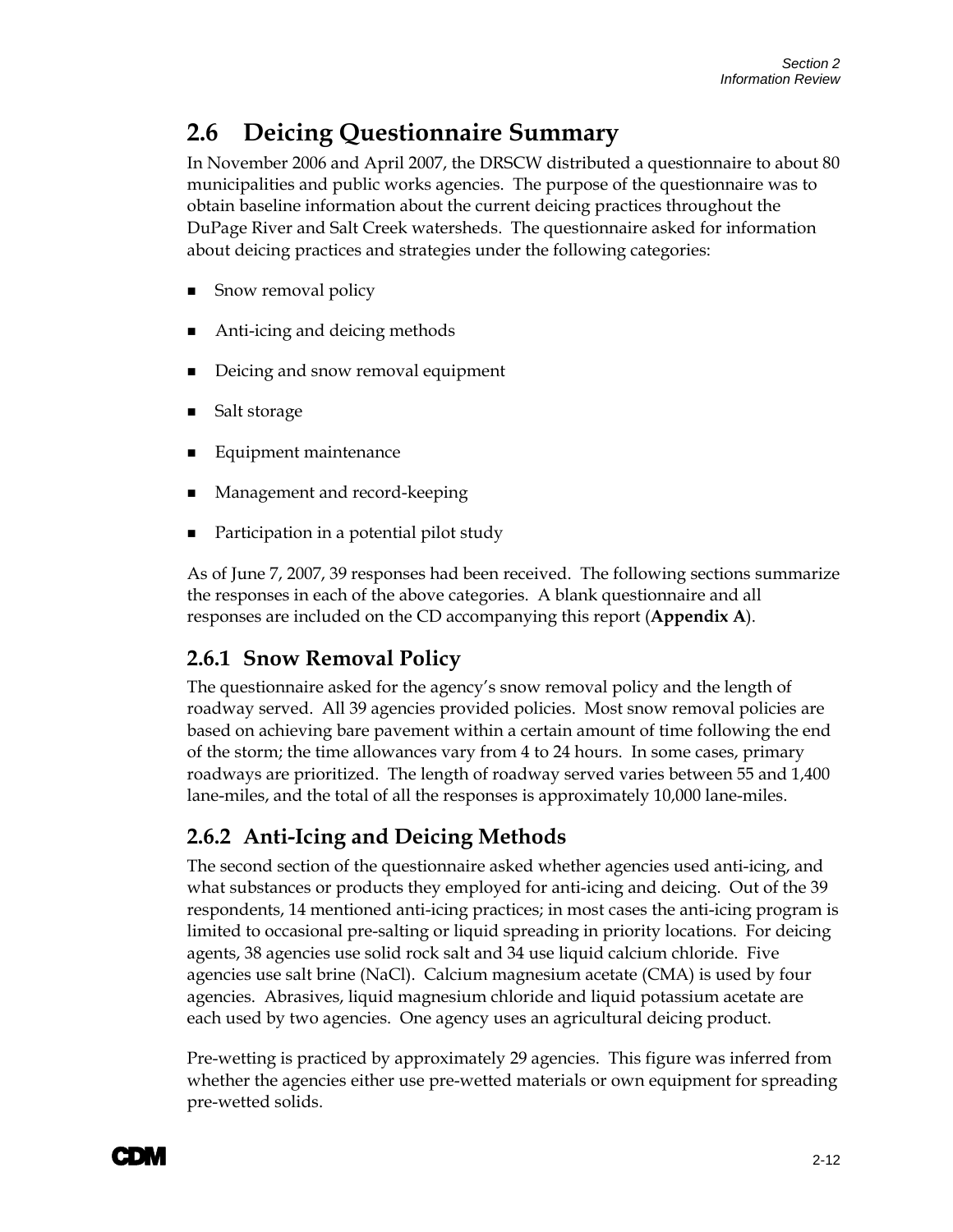#### <span id="page-19-0"></span>**2.6.3 Deicing and Snow Removal Equipment**

The third section asked what equipment was used for deicing and snow removal efforts. Snow plows were reported in use by 34 agencies, and the remaining agencies are also assumed to use snow plows. Mechanically-controlled and computercontrolled spreaders for deicing agents are both widely used: 32 agencies have mechanically-controlled equipment and 23 have computer-controlled. Equipment for spreading liquids is used by 15 agencies. End loaders and bobcats were frequently mentioned on the "Other" line.

#### **2.6.4 Salt Storage**

The next section asked for some basic information about how salt was stored. Out of the 38 agencies using salt:

- 33 store salt on an impervious pad;
- 37 keep the salt in a "storage structure";
- 25 said their salt is not exposed at all to the elements;
- 15 said drainage from their storage area(s) is controlled or collected; and
- 7 said their loading area(s) are covered or contained.

The number of storage areas owned and maintained by each agency ranges from 1 to 3, with the majority having just one. Seventeen of the agencies store salt within 1,000 ft of the nearest water body, and two agencies store it within 100 ft.

#### **2.6.5 Equipment Maintenance**

The next section asked how the snowfighting equipment was washed. For 36 agencies the equipment is washed at an indoor station draining to the sanitary sewer. Three agencies wash equipment outside where the water can drain to a sanitary sewer, and five mentioned outdoor washing in areas not drained to a sanitary sewer.

#### **2.6.6 Management and Record-Keeping**

The sixth section asked for information about the management of the deicing programs. Operators are trained annually (or more often) in 32 agencies. Four of the remaining agencies train at the start of employment, and the other three did not specify a training schedule.

The rate of salt application is established by the director or supervisor in 33 agencies, and by the operators in five agencies. The spreading rate is controlled by the operator in 24 agencies, controlled automatically in 14 agencies and set at a fixed rate in 7 agencies.

Twenty-two agencies keep records of salt usage per truck, twenty-eight keep records for each storm, and twenty-three keep records for each winter. Each agency provided

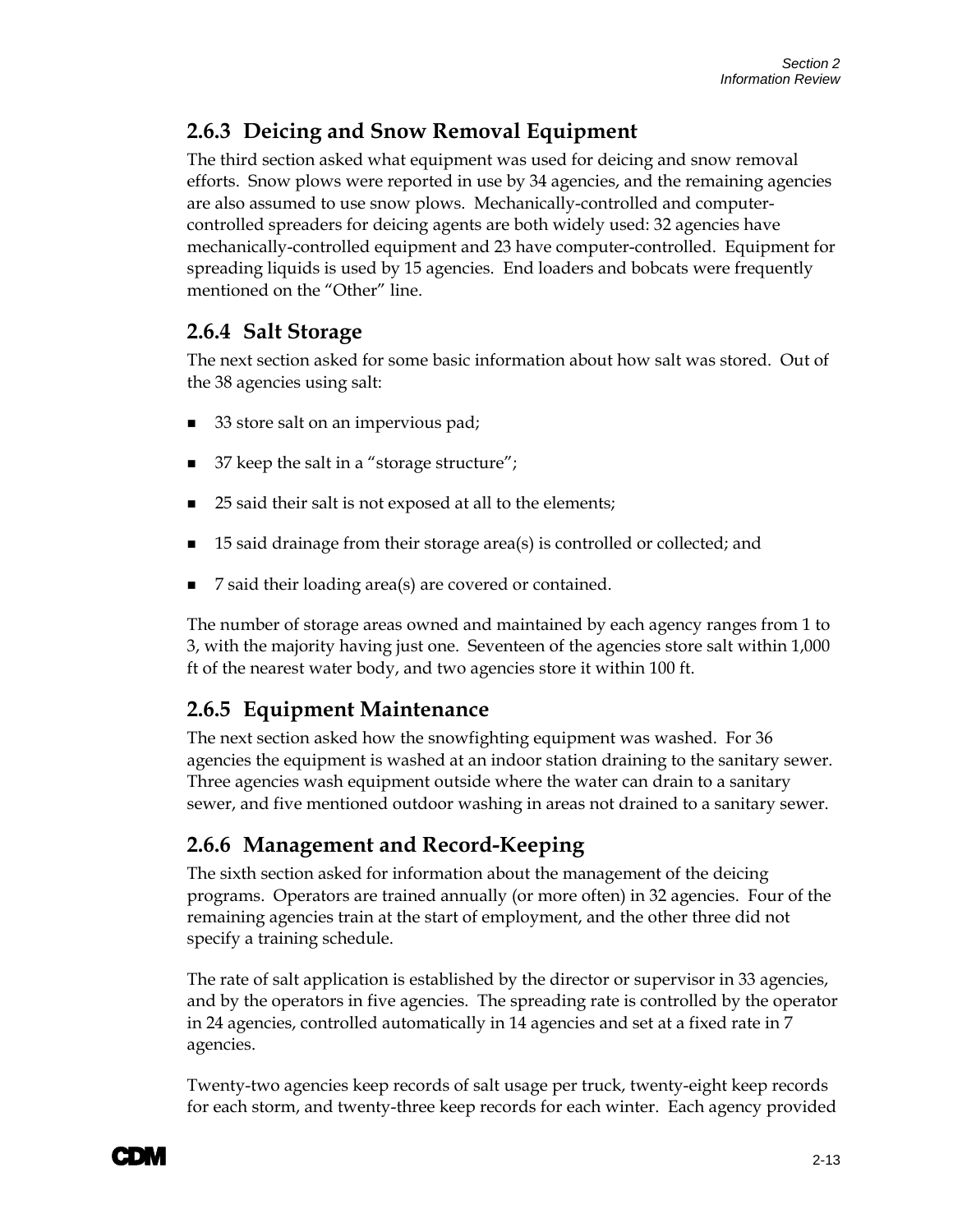<span id="page-20-0"></span>an estimate of the average amount of salt they used per winter; the total of their estimates is 126,000 tons per winter.

#### **2.6.7 Participation in a Potential Pilot Study**

The final question asked whether the agency would consider participating in future pilot studies or demonstration projects for alternative deicing equipment or practices. Twenty-three indicated a willingness to participate.

### **2.7 Private Snowplowing Business Practices**

On March 29, 2007, nine municipalities in the study area were contacted to ask about license requirements for private snow plowing businesses. The municipalities were Addison, Bartlett, Bloomingdale, Carol Stream, Downers Grove, Elmhurst, Lisle, Naperville and Palatine. Snow plowing businesses are not required to hold a license anywhere except in Addison and Palatine. Licenses in those municipalities are for the office location only, and do not regulate how deicing practices are conducted.

Between March  $30<sup>th</sup>$  and April 4<sup>th</sup>, 2007, eight private snow removal contractors in the study area were contacted. Private contractors tend to serve commercial, industrial and residential customers, clearing parking lots and private drives rather than roads. Based on surveying those contractors, their salt use ranges from 7.5 to 500 tons per winter, and averages approximately one ton per acre of parking lot per winter. Private contractors are not usually required to hold a business license in the area they serve unless they have an office location in the served area. Many of their customers require them to hold insurance. Based on a business search, there are approximately 130 private snow removal services in the study area.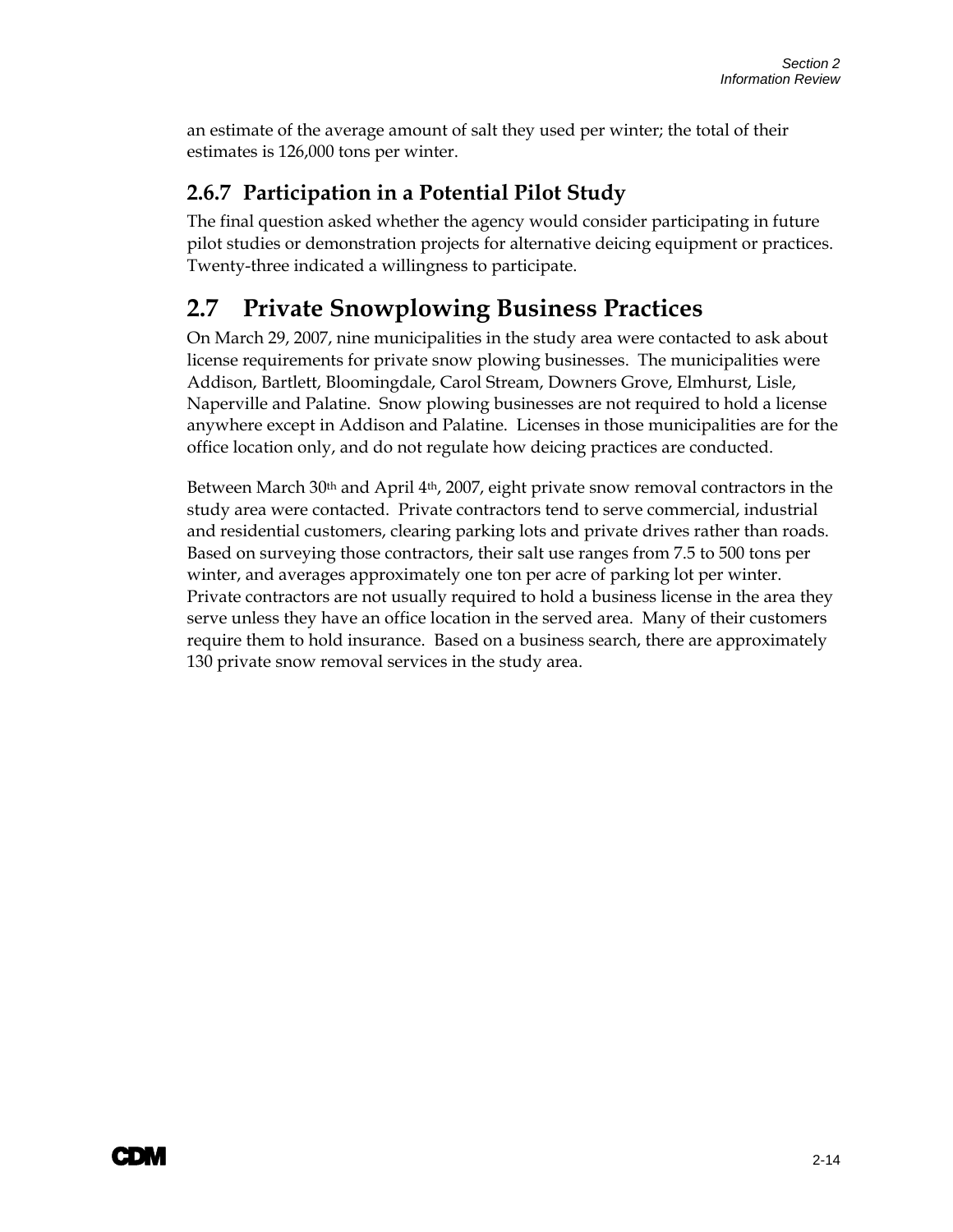# <span id="page-21-0"></span>**Section 3 Analysis of Alternatives**

### **3.1 Baseline Condition**

The analysis of any alternative practices must begin with a baseline condition. The amount of chloride applied annually to the watersheds for deicing was estimated from the responses to the deicing questionnaire. Since some of the municipalities and agencies who responded lie partly outside the watersheds, a geographical analysis of the data was conducted using Geographic Information Systems (GIS) tools.

The total amount of salt used in the watersheds is different from the total amount reported on the questionnaires, for several reasons. First, some areas within the watershed were not represented by a questionnaire response, but salt is being applied there. Second, some questionnaire responses represent municipalities that apply some of their salt outside the watersheds. The following paragraphs describe the assumptions and calculations involved in estimating the total amount of deicing salt (and chloride) applied annually in the watersheds.

The watersheds are composed of both incorporated and unincorporated areas. The incorporated areas make up 266 of the total 355 square miles of watershed area (approximately 75%). Some municipalities, such as Wheaton, are completely within the watershed boundaries, while others, such as Bartlett, lie partly outside. Forty-five municipalities have at least one square mile of incorporated area within the watersheds, and small corners (less than one square mile) of other municipalities are also included. The remaining 89 square miles of unincorporated area are under the jurisdiction of township authorities.

Municipalities, townships and other agencies were treated separately. The annual salt use of each municipality that returned a questionnaire was plotted against its incorporated area (see **Figure 3-1** below). There is a strong correlation between annual salt use and incorporated area ( $R^2 = 0.80$ ). The best fit line through those data was used to estimate the annual salt use for each municipality not represented by a questionnaire. For example, one city which did not return a survey has an incorporated area of approximately 13 square miles, so its estimated salt use is approximately 3,500 tons annually. (One outlier was omitted from the statistical analysis, as illustrated in the figure.)

For each municipality, the annual salt use was multiplied by the fraction of incorporated area lying within the watersheds, to estimate the amount of salt applied within the watersheds. For example, 39.6% of Bartlett's area lies within the watersheds. Bartlett reported an annual salt use of 2,200 tons of salt; therefore, 872 tons (39.6%) was assumed to be used within the watersheds.

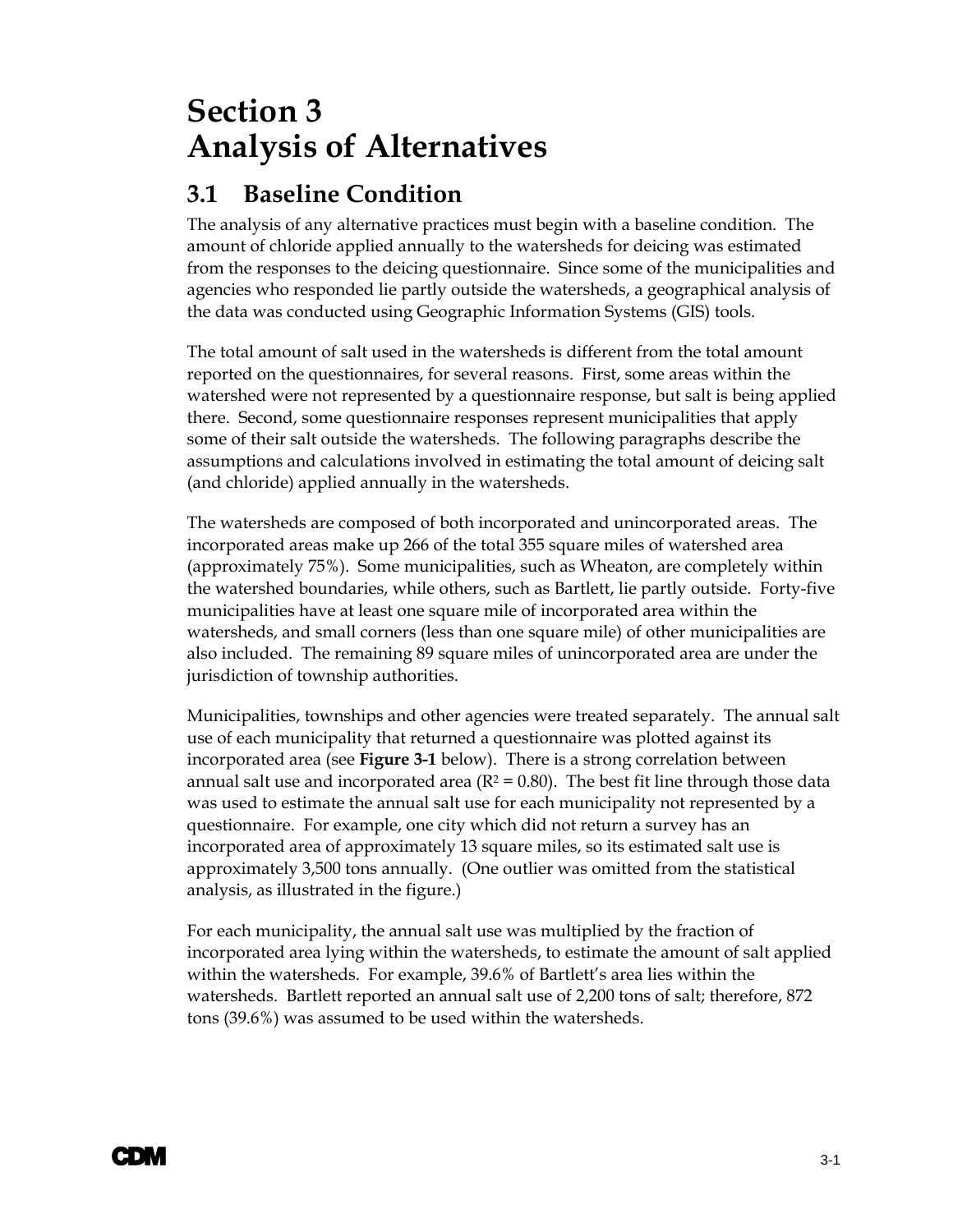

**Figure 3-1: Annual salt use by municipalities that responded to the questionnaire. Salt use in other communities was estimated from the best fit line.** 

Six townships returned questionnaires indicating their typical annual salt use. The average amount of deicing salt applied annually is 1,025 tons. The annual salt use of townships that did not return questionnaires was therefore estimated as the average, 1,025 tons.

It was assumed that townships only apply deicing salt in unincorporated areas. For townships whose unincorporated areas were partly outside the watersheds, the annual salt use figures were reduced using the same method employed with the municipalities. For example, Winfield Township has 20.64 square miles of unincorporated area, of which 88.7% is within the watersheds. Winfield Township reported an annual salt use of 600 tons of salt; therefore, 532 tons (88.7%) was assumed to fall within the watersheds.

In addition to municipalities and townships, three other agencies returned questionnaires: Illinois State Toll Highway Authority (ISTHA), DuPage County Department of Transportation (DuDOT) and the Forest Preserve District of DuPage County.

ISTHA reported using an average of 8,900 tons of salt annually in DuPage County. (ISTHA did not provide averages for other counties.) Since DuPage County and the watersheds mostly overlap, the annual salt contribution to the watersheds from ISTHA was estimated using the ratio of the watershed area to the area of the county (355 to 336 square miles); thus, ISTHA's estimated contribution was 9,400 tons. In the same way, the 20,000 tons of salt used annually by DuDOT is scaled up to 21,100 tons to be representative of salt applied by county transportation departments across the watersheds. The Forest Preserve District of DuPage County uses no rock salt.

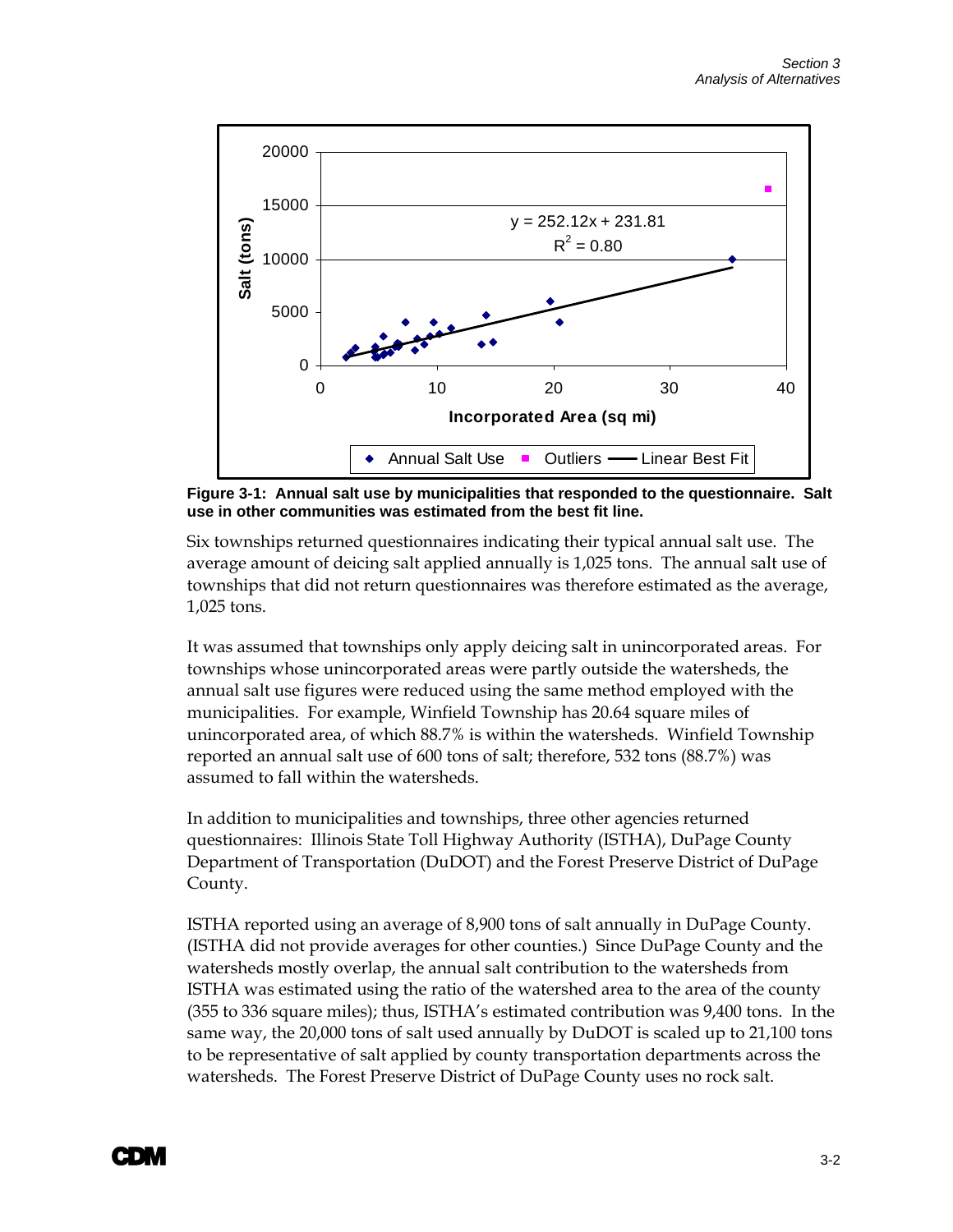<span id="page-23-0"></span>No estimate of salt use was obtained from Illinois Department of Transportation.

The total amount of road salt applied to the watersheds annually is approximately 117,000 tons, taking into account the salt applied by municipalities, townships, ISTHA and DuDOT. The equivalent amount of chloride is 70,700 tons. This total is broken down between Salt Creek and the East and West Branches of DuPage River as shown in **Table 3-1** (DRSCW Baseline).

The TMDLs for Salt Creek and the East and West Branches of DuPage River estimated baseline chloride loadings for each watershed by assuming 14 snowfall events per winter and applying a standard salt application rate (IEPA, 2004, Salt Creek, East Branch and West Branch TMDLs). The area of road surface in each watershed was adjusted for expected future development. For Salt Creek and the East Branch, the salting rate assumed was 800 lb per lane-mile per storm, a value based on literature from other major cities. For the West Branch, local data from four communities yielded an average rate of 1,300 lb per lane-mile per storm.

Using a watershed model, the TMDLs calculated the required reductions in chloride for each watershed. The TMDL baseline chloride loadings (TMDL Baseline) and road salt allocations are shown for reference in **Table 3-1**.

|                                                     | <b>Salt Creek</b> | East Branch | West Branch | Total  |
|-----------------------------------------------------|-------------------|-------------|-------------|--------|
| <b>DRSCW Baseline,</b><br>tons of CI/yr             | 32,600            | 16.900      | 21.200      | 70,700 |
| <b>TMDL Baseline,</b><br>Tons of Cl <sup>'/yr</sup> | 15,500            | 7.800       | 21.100      | 44.400 |
| <b>TMDL Target,</b><br>tons of Cl /yr               | 13,300            | 5,200       | 13,700      | 32,200 |

**Table 3-1: Estimated Current Chloride Loading from Road Salt in the Study Area, Compared with TMDL Road Salt Chloride Allocations** 

### **3.2 Potential Strategies to Reduce Chloride**

There are a variety of potential strategies to reduce the chloride applied as road salt within the East and West Branch of DuPage River watersheds and the Salt Creek watershed. Since the effectiveness of a given strategy is dependent on the specifics of implementation and on the current local practices, the potential reductions in chloride can only be approximately estimated.

In the case study reported by Environment Canada (2004, "City of Toronto…"), salt management planning efforts and staff training led to a 25% savings in annual salt use. Such large savings just through planning and training may or may not be repeatable in the DuPage and Salt Creek watersheds; however, for the purposes of this study it is assumed that staff training and improved storage and handling practices may lead to a chloride savings of up to 10%.

Alternative products can be very effective in reducing chloride application. Acetatebased deicers, such as calcium magnesium acetate, contain no chloride; therefore, the

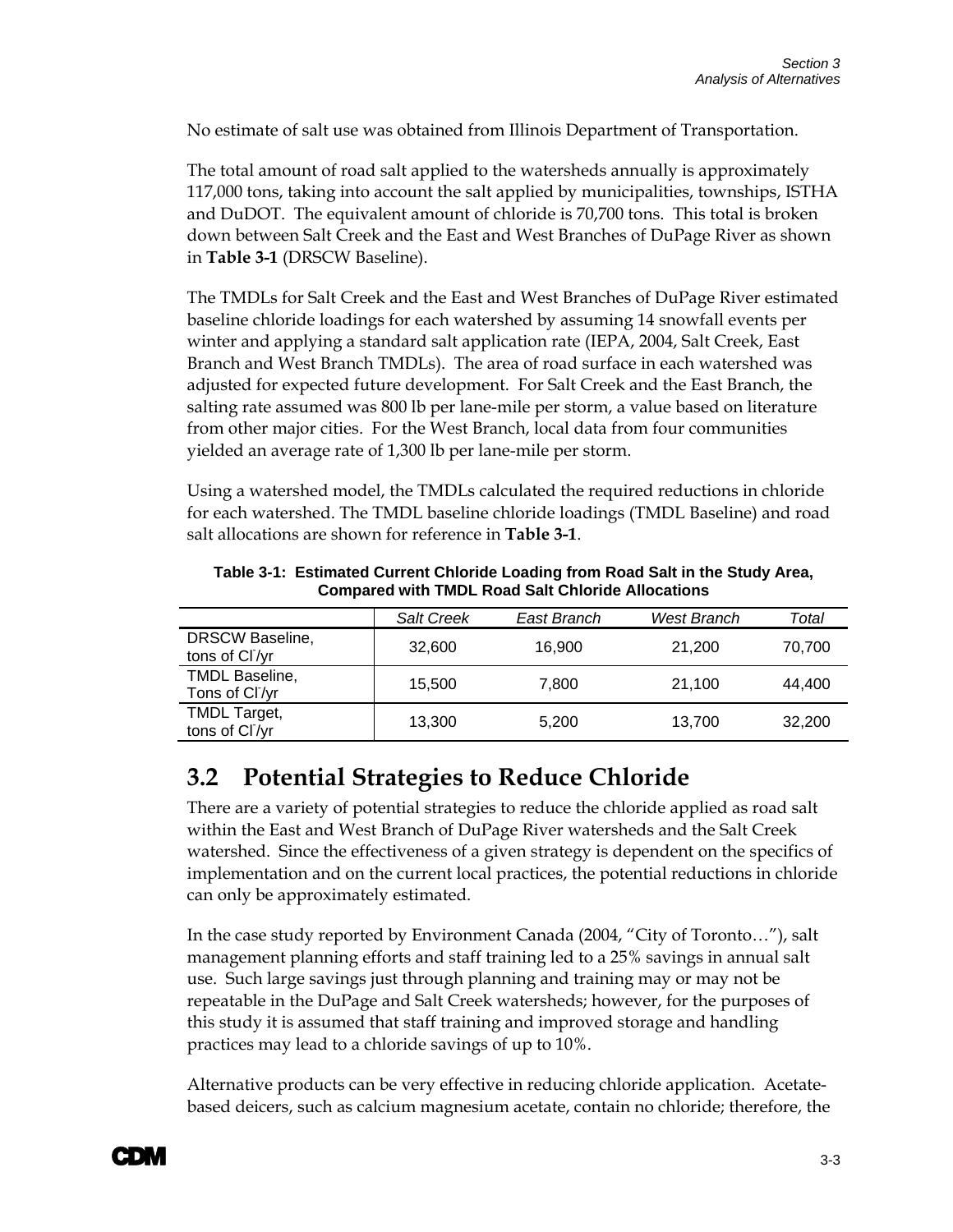potential chloride savings is 100% if deicing is done entirely with these products. Organic deicers, such as those based on corn and beet derivatives, also contain no chlorides. They are typically mixed with liquid chlorides for anti-icing and prewetting use, but have improved performance as compared to liquid chlorides alone (Devries, 2007).

As described in Section 2, pre-wetting generally reduces the amount of salt applied by approximately 30%. Based on the questionnaire responses, approximately 74% of agencies in the watersheds are currently pre-wetting their salt. If the remaining 26% of agencies also implement pre-wetting practices, a savings of 5,400 tons may be achieved (8%).

The reported savings from anti-icing are more varied and less well documented; however, the chloride savings of 38% achieved by Michigan Department of Transportation is taken as representative. Based on the questionnaire responses, up to 36% of agencies in the watersheds are currently using anti-icing, although most programs are limited. Chloride savings of up to 17,200 tons (24%) could be achieved if the remaining 64% of agencies also implement anti-icing programs.

If the recommended measures are aggressively implemented, the overall expected reduction in chloride loading could be 40% or potentially more. Considering that some agencies may not participate and that some measures may not be as effective as in other studies, a conservative expectation may be a 10-20% overall reduction.

Chloride can be saved by other strategies which are not being recommended, but are mentioned here for completeness:

- Switching from road salt to abrasives (sand) would eliminate chloride, but would add significant cleanup costs and introduce concerns about air quality.
- Rather than applying salt to melt snow, hot water and snow-melting machines might be employed. Snow-melting machines cost about \$1 million each.
- A reduction in the level of deicing service expected from winter maintenance programs could reduce the amount of salt required. Changes in public policy would have to be carefully considered.

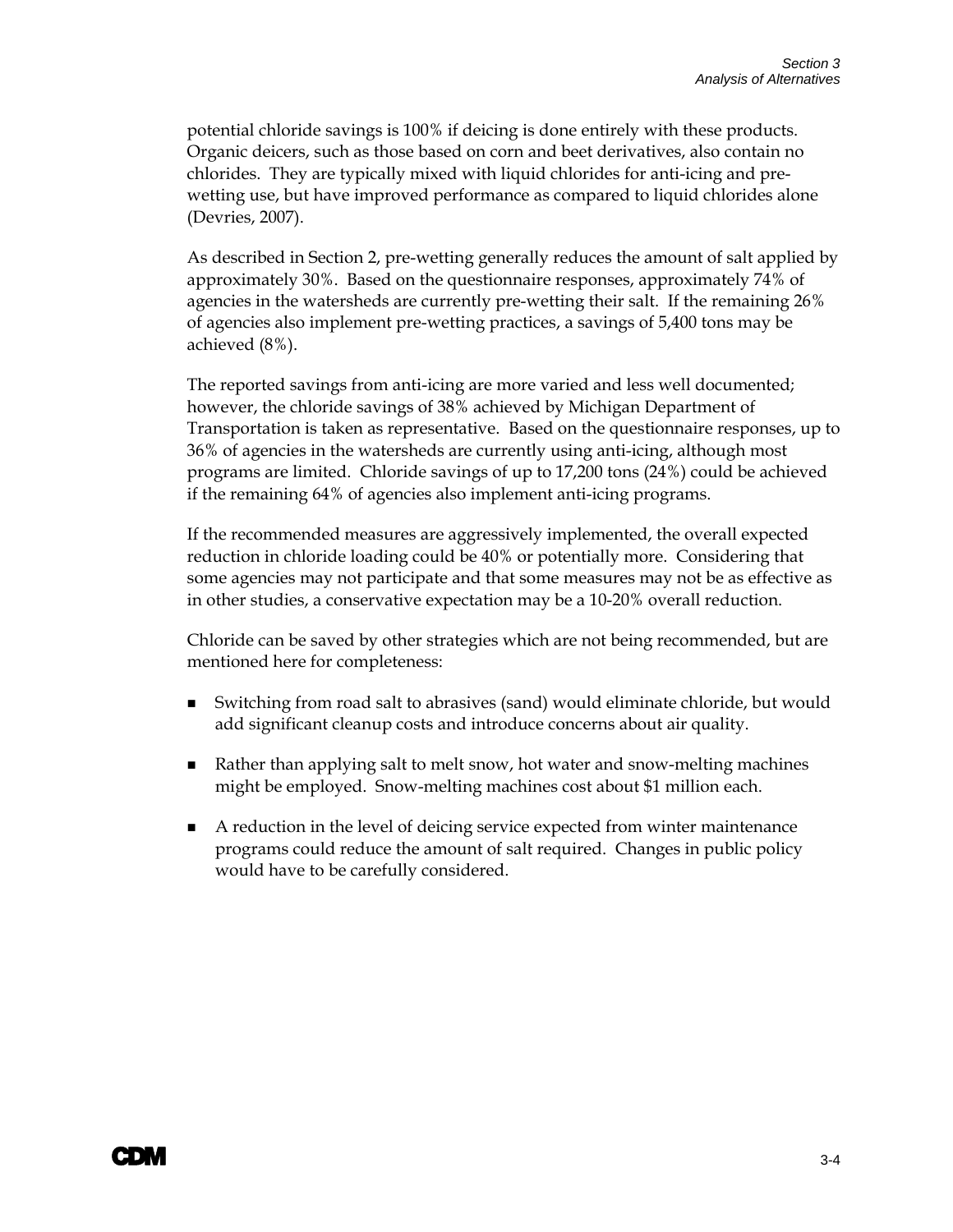# <span id="page-25-0"></span>**Section 4 Recommended Measures**

The recommended measures to reduce chloride loading due to winter deicing activities fall into these categories:

- Public education and staff training
- Salt storage and handling
- Alternative application methods
- Alternative products
- Monitoring to demonstrate program effectiveness

These recommended measures are explained in more detail below, followed by potential funding sources for implementing the recommendations.

### **4.1 Public Education and Staff Training**

A public education campaign can increase the community's awareness of water quality issues, and increase community support for chloride-saving initiatives. The campaign can provide information about what homeowners and businesses can do to reduce chloride use, as well as describe the practices and objectives adopted by their municipal leadership. Elements of a public education program could include:

- Flyers or fact sheets for public distribution. The mailing lists used by environmental groups may be useful for targeted outreach. Mailings could be prepared in a general form that is adaptable to individual community programs.
- Presentations or fact sheets targeted to municipal government officials. A mayors' caucus may be an appropriate forum.
- Public access television spots.
- Newspaper articles or advertisements.
- Declaration of "Limited Salt Use Areas" to highlight water quality protection.

Staff training has been shown to reduce the quantity of salt used (Environment Canada, 2004, "City of Toronto…"). This training may be implemented as part of the municipality's NPDES Phase II permitting requirements. Elements of a staff training program could include:

 Annual refresher training for municipal applicators, covering the impacts of their work on water quality, the harmful effects of salt on environment and infrastructure, proper spreading techniques and equipment, proper storage and handling of salt, record-keeping policies, and clear guidance regarding the

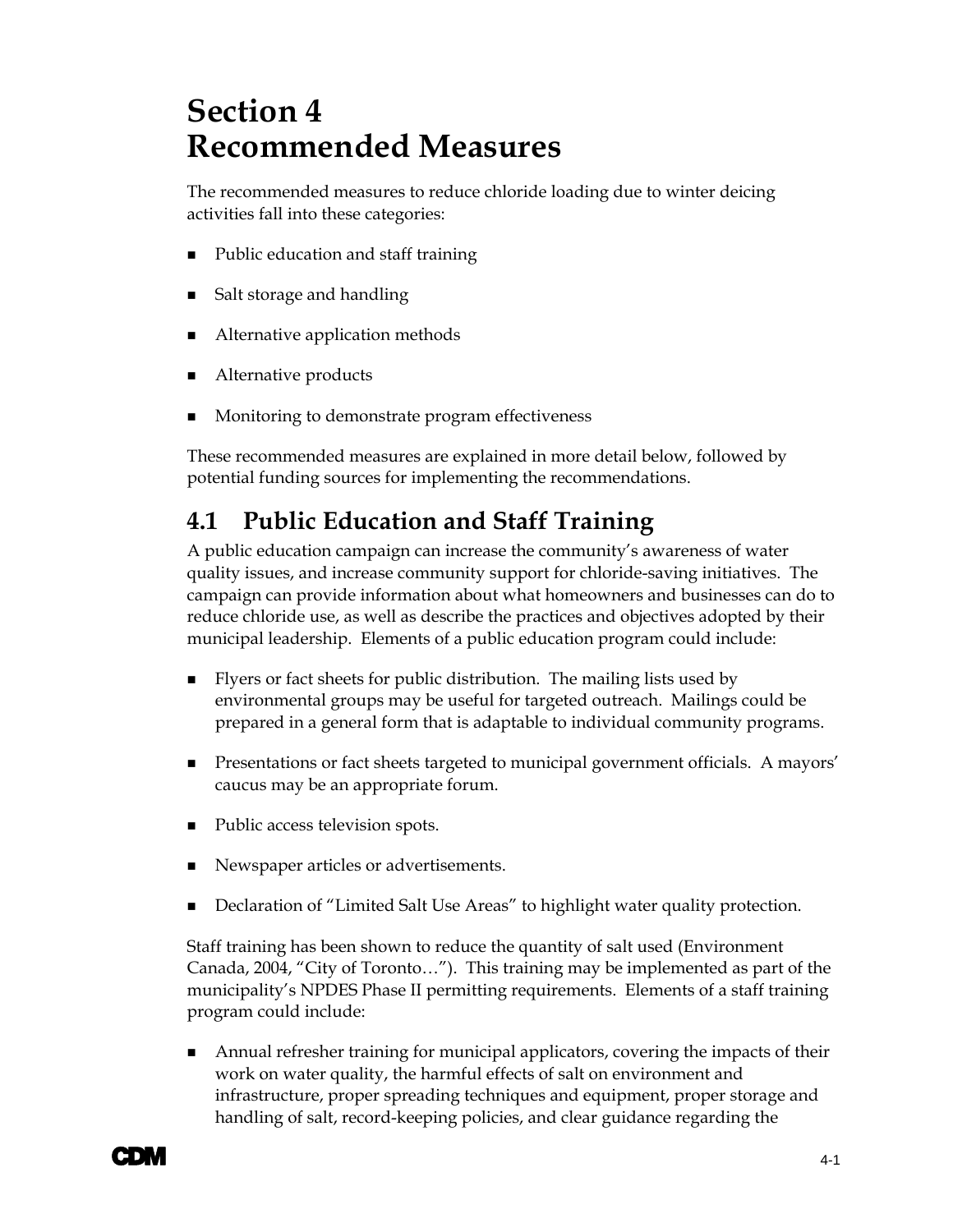<span id="page-26-0"></span>appropriate amount of salt to be used in each situation. Videos may be a useful training medium.

 Initial training for new employees. Properly trained veteran employees can give additional on-the-job training. Training programs are also offered by the American Public Works Association and Northeastern Illinois Public Safety Training Academy.

Similar training could be required for private snow removal contractors. This training could be enforced by making it a requirement for a business or operating license or by general permit, where such businesses are currently licensed or permitted.

# **4.2 Salt Storage and Handling**

Proper salt storage and bulk handling practices can limit the amount salt entering the environment before it is applied to road surfaces. The BMPs developed in other states and in Canada provide excellent guidance. Any new storage facilities built should adhere to these BMPs (see Section 2 – Information Review). Standard designs used by local agencies (for example, Illinois Department of Transportation) may be appropriate for adoption by municipal public works departments.

Existing storage facilities should be considered for improvements, particularly if the salt is partially exposed to the elements, drainage is uncontrolled, or salt is not stored on an impervious pad.

Current bulk handling practices should be reviewed and compared to the most up-todate published BMPs. Annual staff training should include reviews of proper handling practices and the reasons for them. In particular:

- Salt should be handled as little as possible to avoid particle breakdown and loss of material. Care should be taken to minimize spillage and clean up spilled salt.
- Records should be kept of the salt used on each route, during each storm, by each vehicle and by each applicator. The records should be examined regularly to confirm that the target salt application rates are being maintained, and significant discrepancies should be corrected by training or equipment maintenance, as appropriate.

The combined measures of education, training and improved storage and handling practices may lead to a chloride reduction of up to 10%.

# **4.3 Alternative Application Methods**

#### **4.3.1 Pre-wetting**

Approximately 74% of agencies in the DuPage River and Salt Creek watersheds prewet their deicing salt. Pre-wetting results in cost and material savings, and should be implemented by every deicing agency. A further savings of 5,400 tons (8% across the study area) may be achieved by full implementation of pre-wetting.

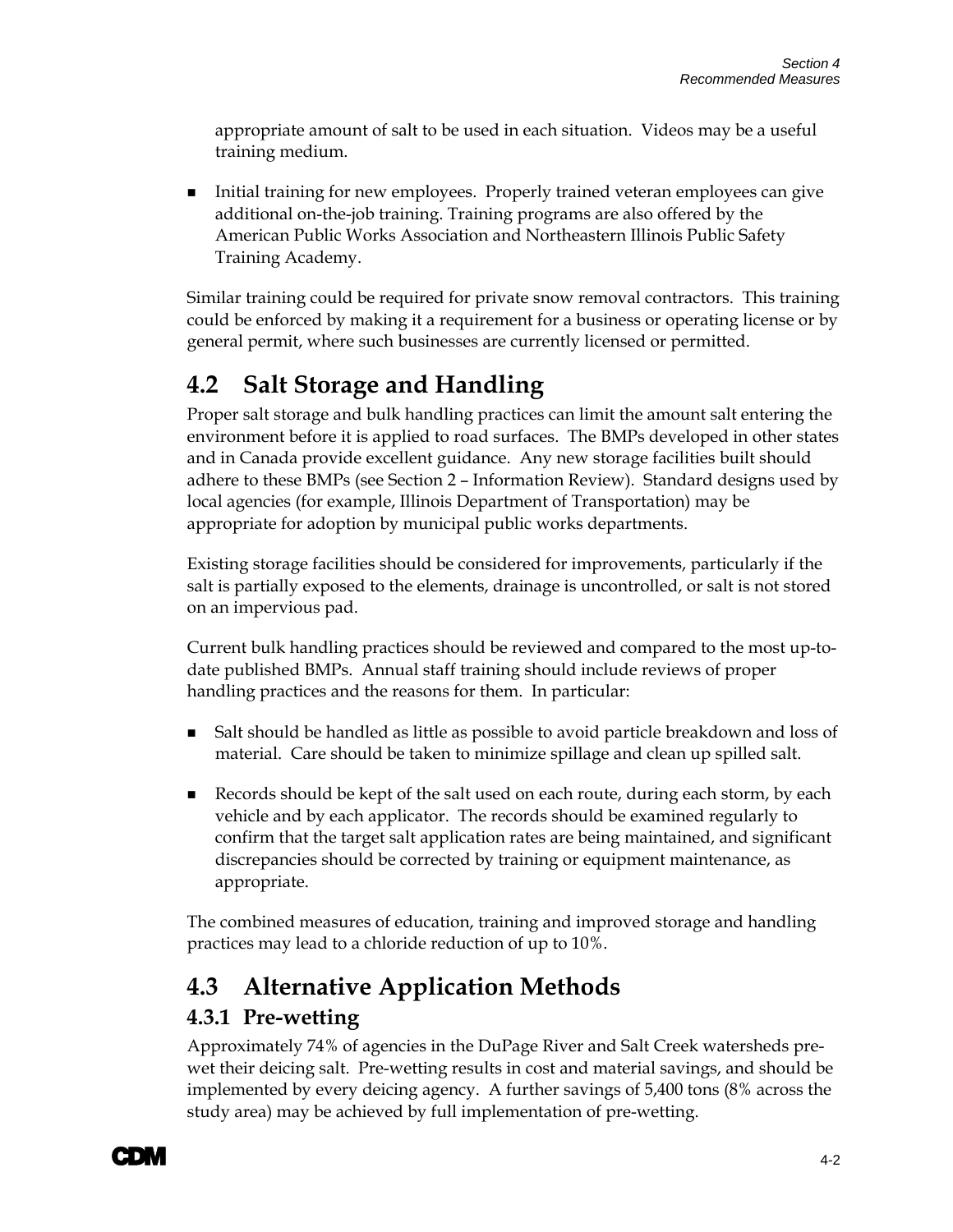#### <span id="page-27-0"></span>**4.3.2 Anti-icing**

Anti-icing is widely promoted as a cost-effective and environmentally conscious practice (MN/DOT, 2005). If anti-icing were implemented throughout the watershed, potentially 17,200 tons of chloride (24%) could be saved annually.

All deicing agencies should strongly consider implementing an anti-icing program. Anti-icing requires staff training and equipment modification or purchase. Many resources are available on the internet and from Federal and State departments to assist managers in starting an anti-icing program.

Accurate weather forecasts are critical for implementing anti-icing practices. Deicing agencies may wish to take advantage of the Illinois state-wide RWIS network or develop their own information systems. Agencies without access to adequate forecasts can implement a less desirable option, called "just-in-time" anti-icing. This requires maintenance personnel to monitor conditions such as moisture levels and temperature for signs that an event is approaching, and immediately deploy crews when snow or ice is expected.

# **4.4 Alternative Products**

Using non-chloride deicing products could be effective at reducing short term winter month chloride water quality exceedances. Long term pilot testing of an alternative non-chloride deicing product in a select drainage shed would be necessary to determine effectiveness.

Acetate deicers completely eliminate chloride from deicing operations. However, they are relatively expensive, and may be economically prohibitive on a watershed scale.

Organic deicers provide another non-chloride alternative. These proprietary products are comparatively expensive, but can be used in small quantities as pre-wetting agents or in combination with other deicing liquids. Carol Stream is using a beetbased deicer and reports a reduction in accidents (Scaramella, 2006). The McHenry County Division of Transportation also uses a beet-based additive, which they combine with liquid chloride salts for anti-icing and pre-wetting (Devries, 2007).

The acetate deicers and the organic process derivative deicers are both biodegradable, and therefore may impose an oxygen demand on receiving waters.

# **4.5 Monitoring to Demonstrate Program Effectiveness**

Chloride concentrations in local streams should be monitored both before and after implementing the preceding recommendations so that the effectiveness of any chloride reducing measures can be demonstrated. A technical memorandum outlining a recommended monitoring program has been delivered to DRSCW.

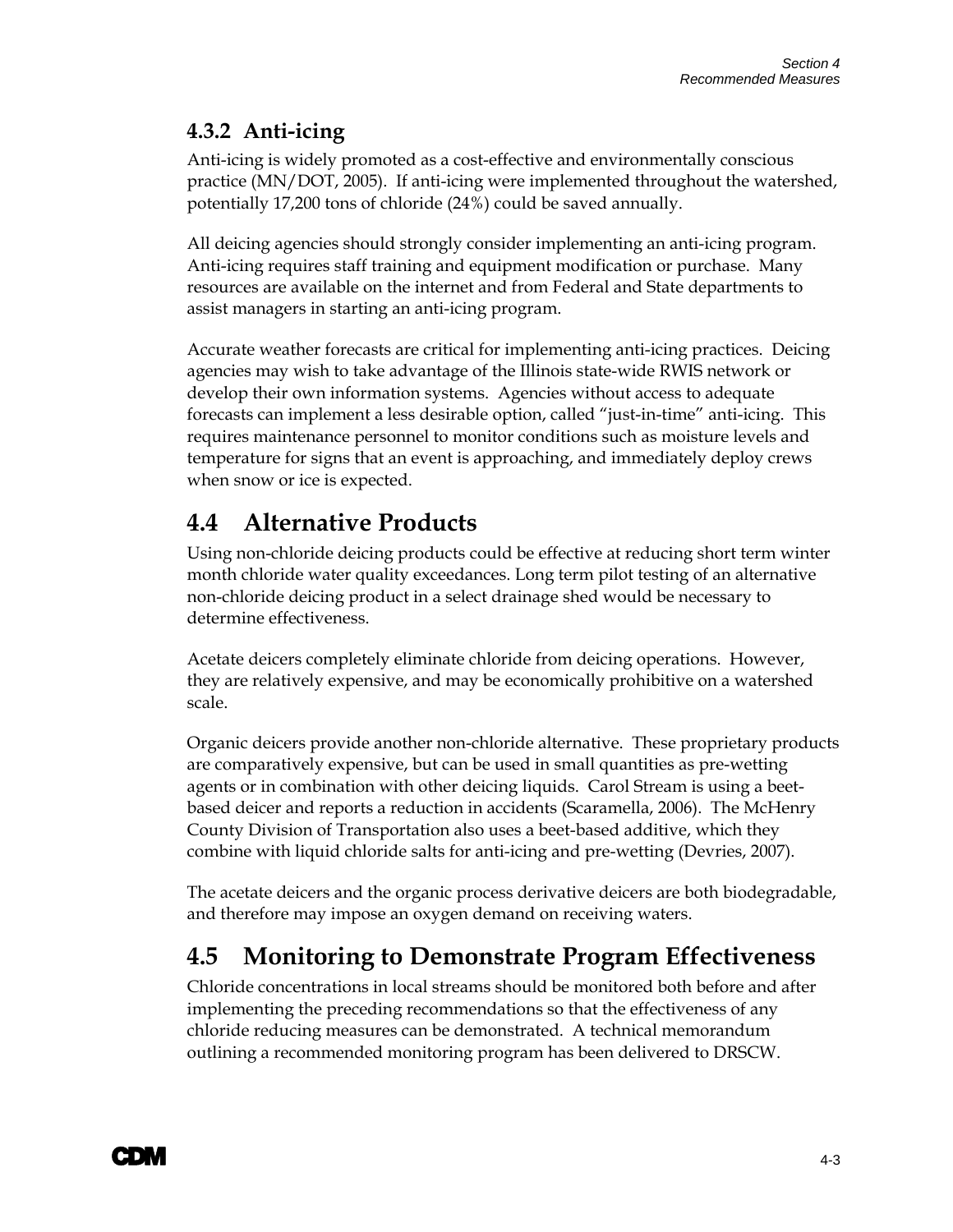### <span id="page-28-0"></span>**4.6 Prioritization of Recommendations**

The relative priority of the recommended measures is given below.

- Chloride concentration monitoring in streams
- Storage and bulk handling improvements
- Staff training and public outreach
- Further implementation of pre-wetting
- Further implementation of anti-icing
- Follow up chloride concentration monitoring in streams to demonstrate effectiveness

### **4.7 Potential Sources of Funding**

The TMDL describes chloride concentration "spikes" that exceed water quality standards in the winter months, suggesting that periodic, short term loadings from winter roadway deicing activities contribute to short term chloride water quality exceedances. Data indicates substantial compliance with water quality standards outside of these winter month periods.

These findings support increasing allocation of resources to controlling chlorides from deicing operations over other sources of chlorides, such as further control from point sources. If incremental phased improvements in control of deicing chloride contributions result in reduced winter month spikes, other sources of chlorides should be assessed for further resources.

It should be emphasized that the net impact of the recommended measures on winter maintenance budgets is expected to be positive. Funding will be necessary to carry the cost of implementing the recommended measures. This funding is potentially available from the following sources:

- Application could be made for funding through the IEPA / USEPA 319 Grant Program.
- Funding may be available locally from municipal government, public works agencies, or research grants through universities.
- In British Columbia, Canada, many studies and pilot programs have been funded by the provincial auto insurance agency, motivated by the potential savings in collision damage claims. Potential funding available from similar sources in this area could be investigated.

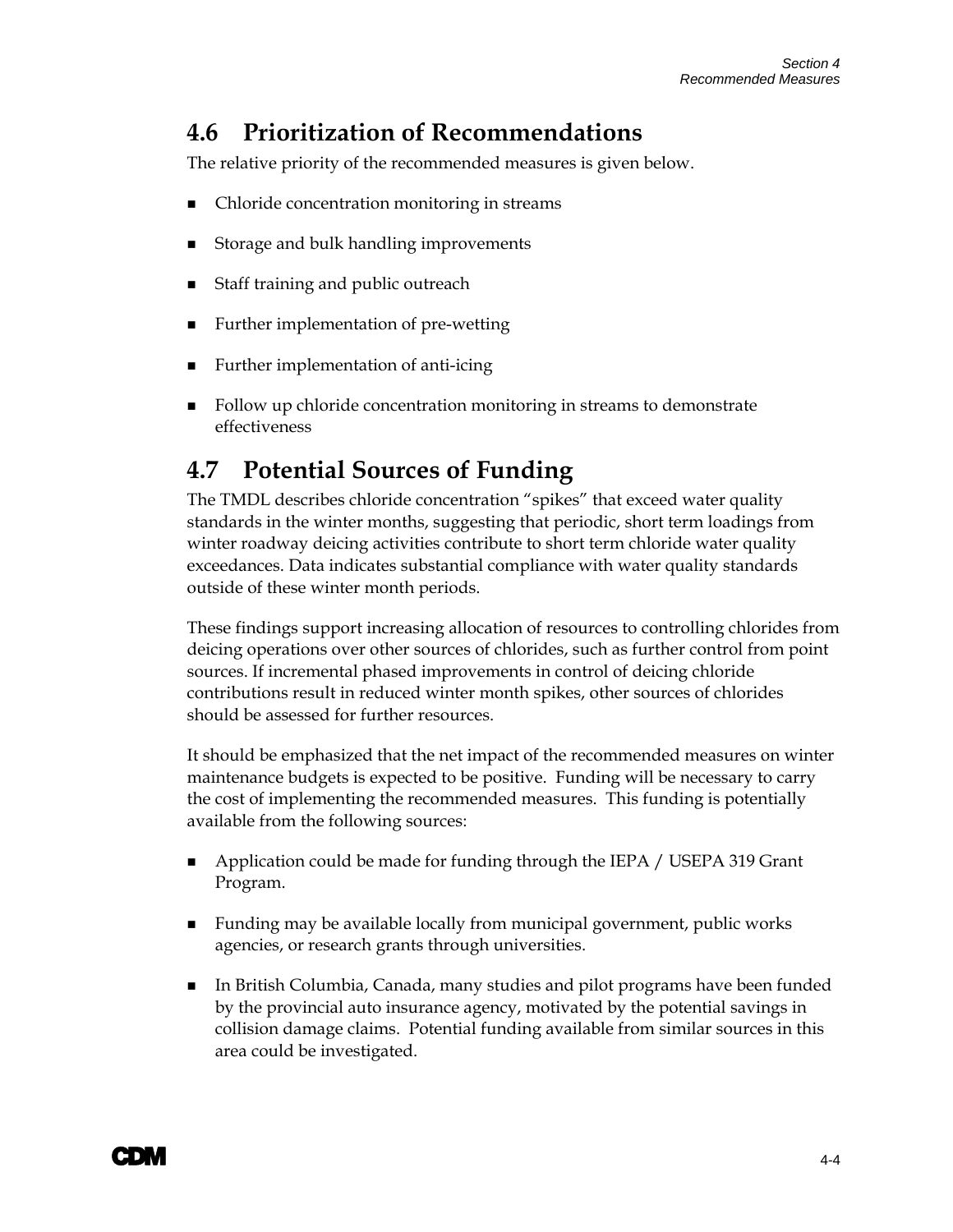# <span id="page-29-0"></span>**Section 5 References**

Barry, Ellen, 2006. Snow Goes in a New York Minute. Los Angeles Times, February 14, 2006. Retrieved from [http://www.latimes.com/news/nationworld/nation/la](http://www.latimes.com/news/nationworld/nation/la-na-plow14feb14,0,1493845.story?coll=la-home-headlines)[na-plow14feb14,0,1493845.story?coll=la-home-headlines.](http://www.latimes.com/news/nationworld/nation/la-na-plow14feb14,0,1493845.story?coll=la-home-headlines) 6/7/07.

Caraco, D. and R. Claytor, 1997. Stormwater BMP Design Supplement for Cold Climates: Prepared for U. S. Environmental Protection Agency. Center for Watershed Protection, Ellicott City, Maryland.

Cheshire, Laura, 2006. Have Snow Shovel, Will Travel: A History of Snow Removal. Retrieved from the National Snow and Ice Data Center, [http://nsidc.org/snow/](http://nsidc.org/snow/%20shovel.html)  [shovel.html.](http://nsidc.org/snow/%20shovel.html) 11/17/06.

Dameron, H., 2004. Winter Highway Operations: Emerging Technologies. Presentation to the Central Illinois Chapter of the American Meteorological Society – March 8, 2004.

Devries, M., 2007. Upper Des Plaines River Ecosystem Partnership: Road Salt and Water Quality Briefing. January 25, 2007. Maintenance Superintendent, McHenry County Division of Transportation. Tel: 815-334-4975.

Environment Canada, 2003. Success in Road Salts Management – Summary Article. Retrieved from <http://www.ec.gc.ca/nopp/roadsalt/success/en/index.cfm>. 11/22/06.

Environment Canada, 2004. Accident Reduction on the 401/416 Ramp using Fixed Automated Spray Technology (FAST). Retrieved from [http://www.ec.gc.ca/nopp/roadsalt/cstudies/en/fast.cfm.](http://www.ec.gc.ca/nopp/roadsalt/cstudies/en/fast.cfm) 10/20/06.

Environment Canada, 2004. City of Toronto – Salt use Reductions through Employee Training. Retrieved from [http://www.ec.gc.ca/nopp/roadsalt/cstudies/en/toronto.cfm.](http://www.ec.gc.ca/nopp/roadsalt/cstudies/en/toronto.cfm) 10/20/06.

Environment Canada, 2004. Engineered Snow Disposal Facilities – City of Ottawa. Retrieved from <http://www.ec.gc.ca/nopp/roadsalt/cStudies/en/ottawa.cfm>. 10/20/06.

Environment Canada, 2004. Implementation of Anti-Icing and Pre-wetting Techniques at the Cypress Bowl Ski Area. Retrieved from <http://www.ec.gc.ca/nopp/roadsalt/cstudies/en/cypress.cfm>. 10/20/06.

Environment Canada, 2004. Remediation vs. Salt Storage Construction at Heffley Creek: A Cost Comparison. Retrieved from <http://www.ec.gc.ca/nopp/roadsalt/cStudies/en/heffley.cfm>. 10/20/06.

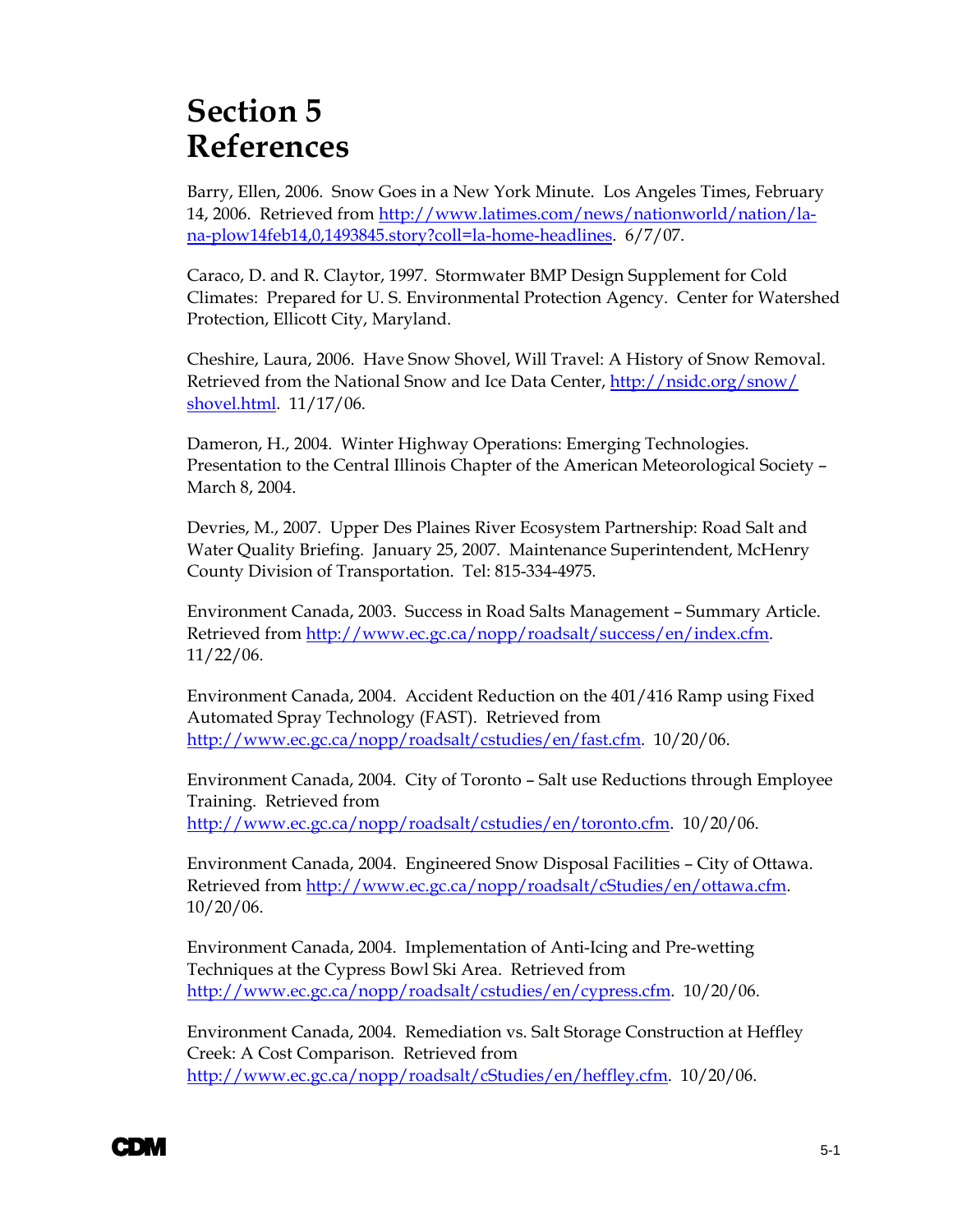Environment Canada, 2004. Salt Reductions Through a New Approach to Winter Maintenance Practices – Otterburn Park, Quebec. Retrieved from [http://www.ec.gc.ca/nopp/roadsalt/cStudies/en/otterburn.cfm.](http://www.ec.gc.ca/nopp/roadsalt/cStudies/en/otterburn.cfm) 10/20/06.

Environment Canada, 2004. Utilizing Technological Advances in the Management of Road Salt Usage in Nova Scotia. Retrieved from [http://www.ec.gc.ca/nopp/roadsalt/ cstudies/en/ns.cfm](http://www.ec.gc.ca/nopp/roadsalt/%20cstudies/en/ns.cfm). 10/20/06.

Environment Canada, 2004. Winter Maintenance Innovations Reduce Accidents and Costs - City of Kamloops. Retrieved from <http://www.ec.gc.ca/nopp/roadsalt/cstudies/en/kamloops.cfm>. 10/20/06.

Fischel, Marion, 2001. Evaluation of Selected Deicers Based on a Review of the Literature. Colorado Department of Transportation, report no. CDOT-DTD-R-2001- 15. SeaCrest Group, 1341 Cannon Street, Louisville, CO 80027.

Illinois Environmental Protection Agency (IEPA), 2004. Total Maximum Daily Loads for Salt Creek, Illinois. P. O. Box 19276, 1021 North Grand Avenue East, Springfield, IL 62794.

IEPA, 2004. Total Maximum Daily Loads for the East Branch of the DuPage River, Illinois. P. O. Box 19276, 1021 North Grand Avenue East, Springfield, IL 62794.

IEPA, 2004. Total Maximum Daily Loads for West Branch DuPage River, Illinois. P. O. Box 19276, 1021 North Grand Avenue East, Springfield, IL 62794.

Kahl, Stephen, 2002. Agricultural By-Products for Anti-icing and Deicing Use in Michigan. Michigan Department of Transportation. Research Report R1418.

Keating, Janis, 2001. Deicing Salt: Still on the Table. Stormwater. Vol 2, No. 3 pp 28- 35. Retrieved from [http://www.forester.net/sw\\_0106\\_deicing.html.](http://www.forester.net/sw_0106_deicing.html) 11/30/06.

Mangold, Tricia, 2000. Road Salt Use for Winter Maintenance: A Review of Impacts, Alternatives, and Recommendations for the St. Paul Campus Stormwater Management Plan. Retrieved from [http://sci.cfans.umn.edu/StudProj/5061Mangold.pdf.](http://sci.cfans.umn.edu/StudProj/5061Mangold.pdf) 11/16/06.

MDSS National Laboratory Consortium, 2006. The Maintenance Decision Support System (MDSS) Project: MDSS Prototype Release-4.0 Technical Description. Version 1.1. Prepared for FHWA Road Weather Management Program, February 13, 2006.

Minnesota Department of Transportation (MN/DOT), 2005. Minnesota Snow and Ice Control: Field Handbook for Snowplow Operators. Manual Number 2005-01. MS 330, 395 John Ireland Blvd, St. Paul, MN 55155.